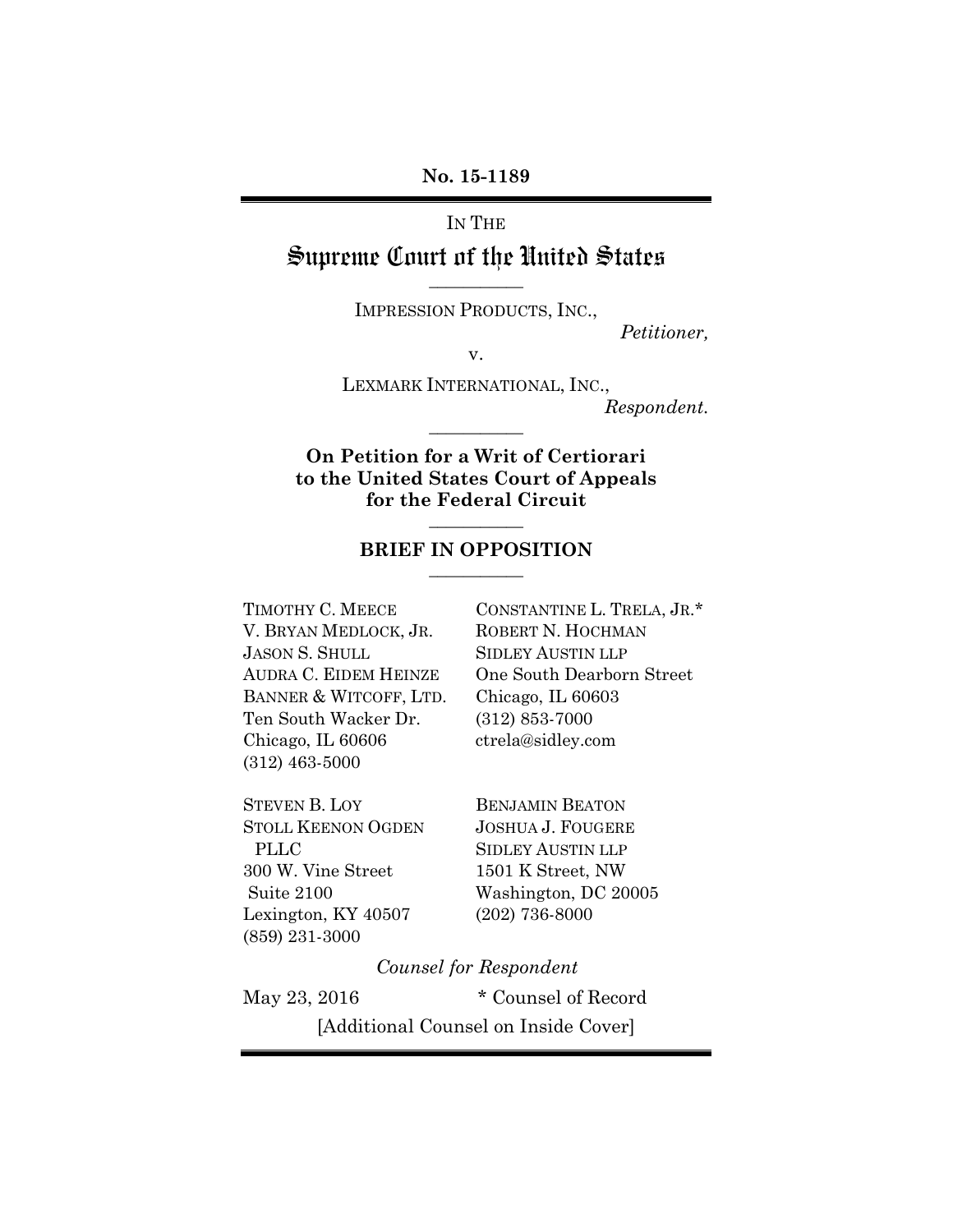D. BRENT LAMBERT LEXMARK INT'L, INC. 740 W. New Circle Rd. Lexington, KY 40550 (859) 232-2000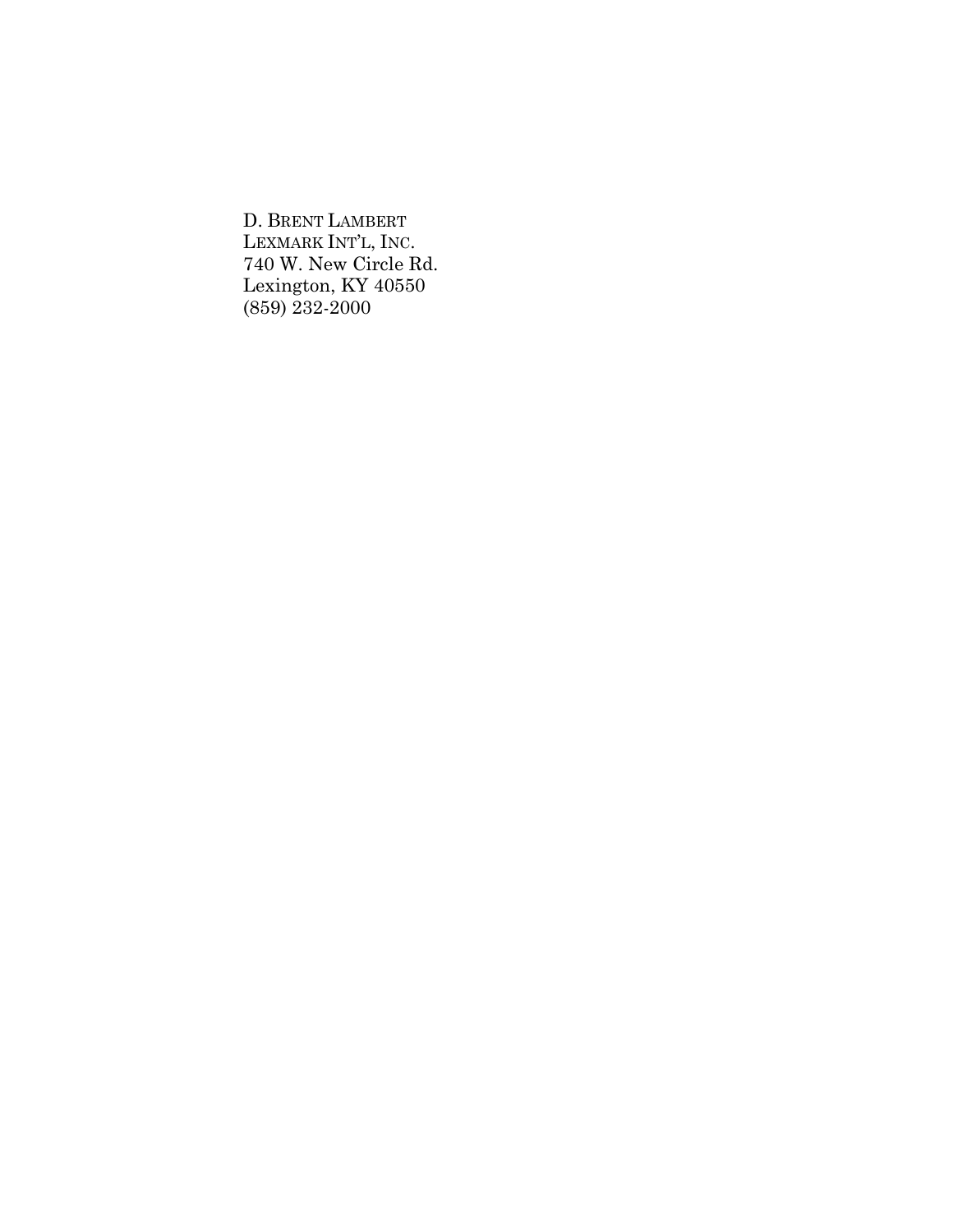#### **QUESTIONS PRESENTED**

Section 271(a) of the Patent Act provides that "whoever *without authority* makes, uses, offers to sell, or sells any patented invention, within the United States or imports into the United States any patented invention during the term of the patent therefor, infringes the patent." 35 U.S.C.  $\S$  271(a) (emphasis added). The petition asks this Court to review two questions related to this provision:

1. This Court and the court of appeals have held that the sale of a patented article does not automatically confer unlimited "authority" for others to make, sell, or use that article where the patent rights actually conveyed are more limited in scope. *E.g.*, *Gen. Talking Pictures Corp.* v. *W. Elec. Co.*, 304 U.S. 175 (1938); *Mallinckrodt, Inc.* v. *Medipart, Inc.*, 976 F.2d 700 (Fed. Cir. 1992). Did the court of appeals correctly reaffirm its precedent in holding that Lexmark's sale of a patented toner cartridge, subject to a lawful and express limitation, did not automatically convey unlimited authority that had been clearly denied?

2. This Court and the court of appeals also have held, in light of Congress's decision to geographically limit the scope of patent rights and infringement liability to the United States, that a lawful sale abroad does not automatically confer unlimited "authority" to sell or import a patented article in the United States. *E.g.*, *Boesch* v. *Graff*, 133 U.S. 697 (1890); *Jazz Photo Corp.* v. *ITC*, 264 F.3d 1094 (Fed. Cir. 2001). Did the court of appeals correctly reaffirm its precedent in holding that Lexmark's sale of a patented toner cartridge in a foreign country, pursuant to the laws of that country, did not automatically convey "authority" to sell and import that product in the United States?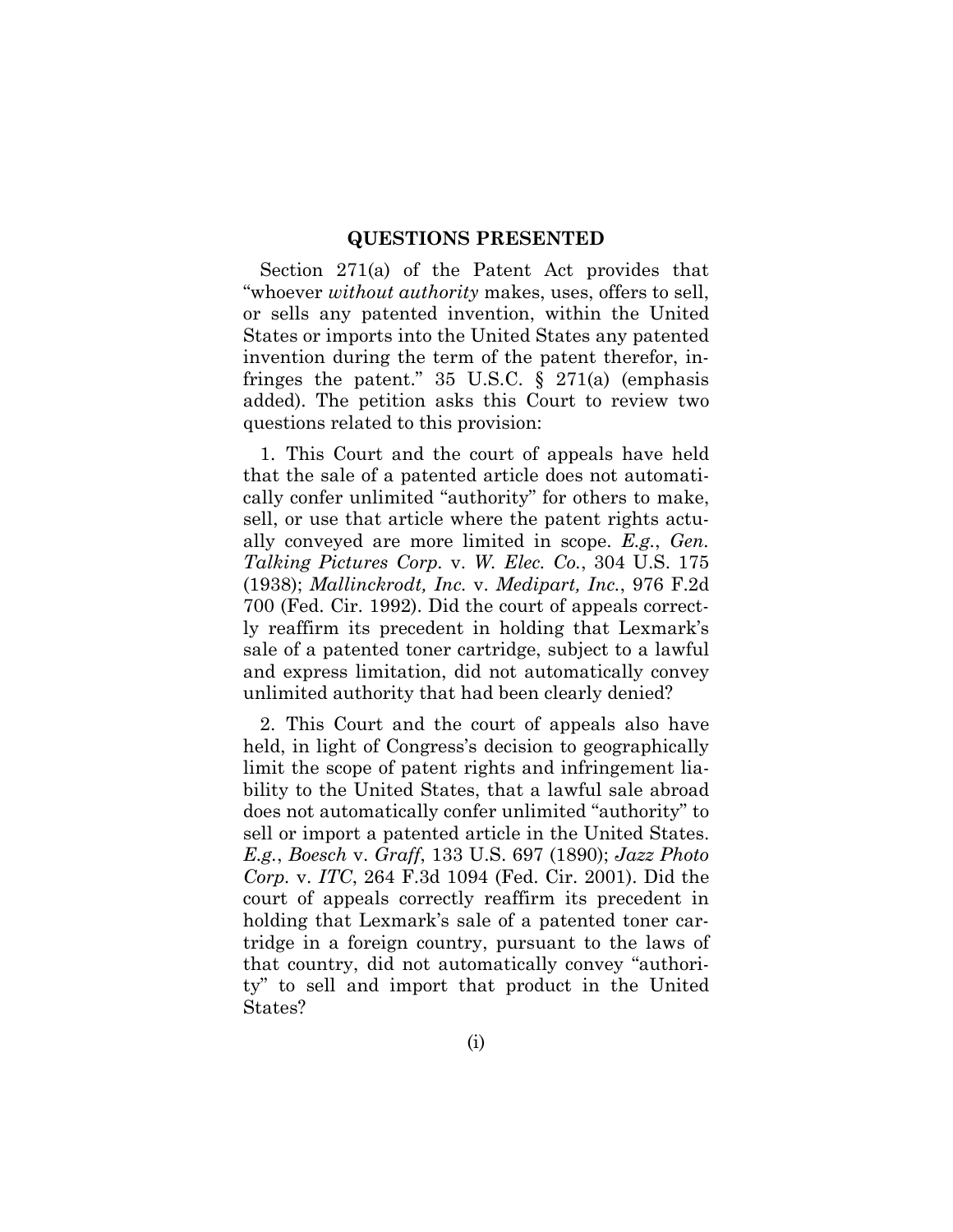# **RULE 29.6 STATEMENT**

Respondent Lexmark International, Inc., has no parent company and no publicly held company owns 10 percent or more of its stock.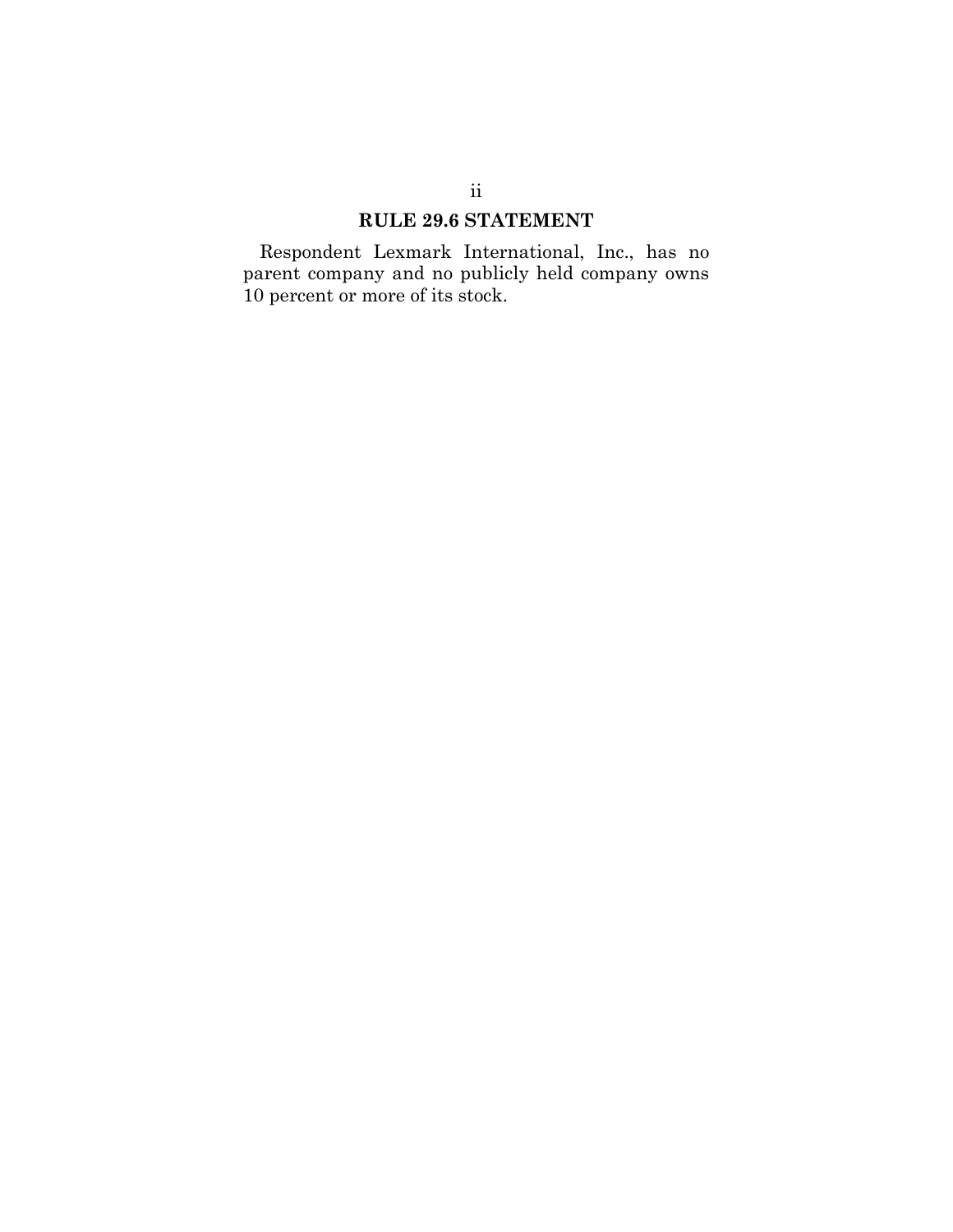# TABLE OF CONTENTS

|                                                                                                                    | Page                      |
|--------------------------------------------------------------------------------------------------------------------|---------------------------|
|                                                                                                                    | $\mathbf{i}$              |
|                                                                                                                    | ii                        |
|                                                                                                                    | $\boldsymbol{\mathrm{V}}$ |
|                                                                                                                    | $\mathbf{1}$              |
| COUNTERSTATEMENT OF THE CASE                                                                                       | 3                         |
| A. Lexmark's Sale Of Patented Products                                                                             | 3                         |
|                                                                                                                    | $\overline{4}$            |
| REASONS FOR DENYING THE PETITION                                                                                   | 7                         |
| I. THE COURT SHOULD DENY REVIEW<br>OF THE FIRST QUESTION PRESENTED<br>CONCERNING DOMESTIC SALES                    | 7                         |
| A. The Court Of Appeals' Decision Is Con-<br>sistent With The Precedents Of This<br>Court And The Court Of Appeals | 8                         |
| B. The Court Of Appeals' Decision Is Cor-                                                                          | 13                        |
| C. This Question Has Been Raised And Re-<br>jected Numerous Times                                                  | 16                        |
| D. The Court Of Appeals' Decision Threat-<br>ens No Grave Consequences Warranting                                  | 18                        |
| THE COURT SHOULD DENY REVIEW<br>II.<br>SECOND QUESTION PRE-<br>OF THE<br>SENTED CONCERNING FOREIGN                 | 20                        |
| A. The Court Of Appeals' Decision Is Con-<br>sistent With The Precedents Of This                                   |                           |
| Court And The Courts Of Appeal                                                                                     | 21                        |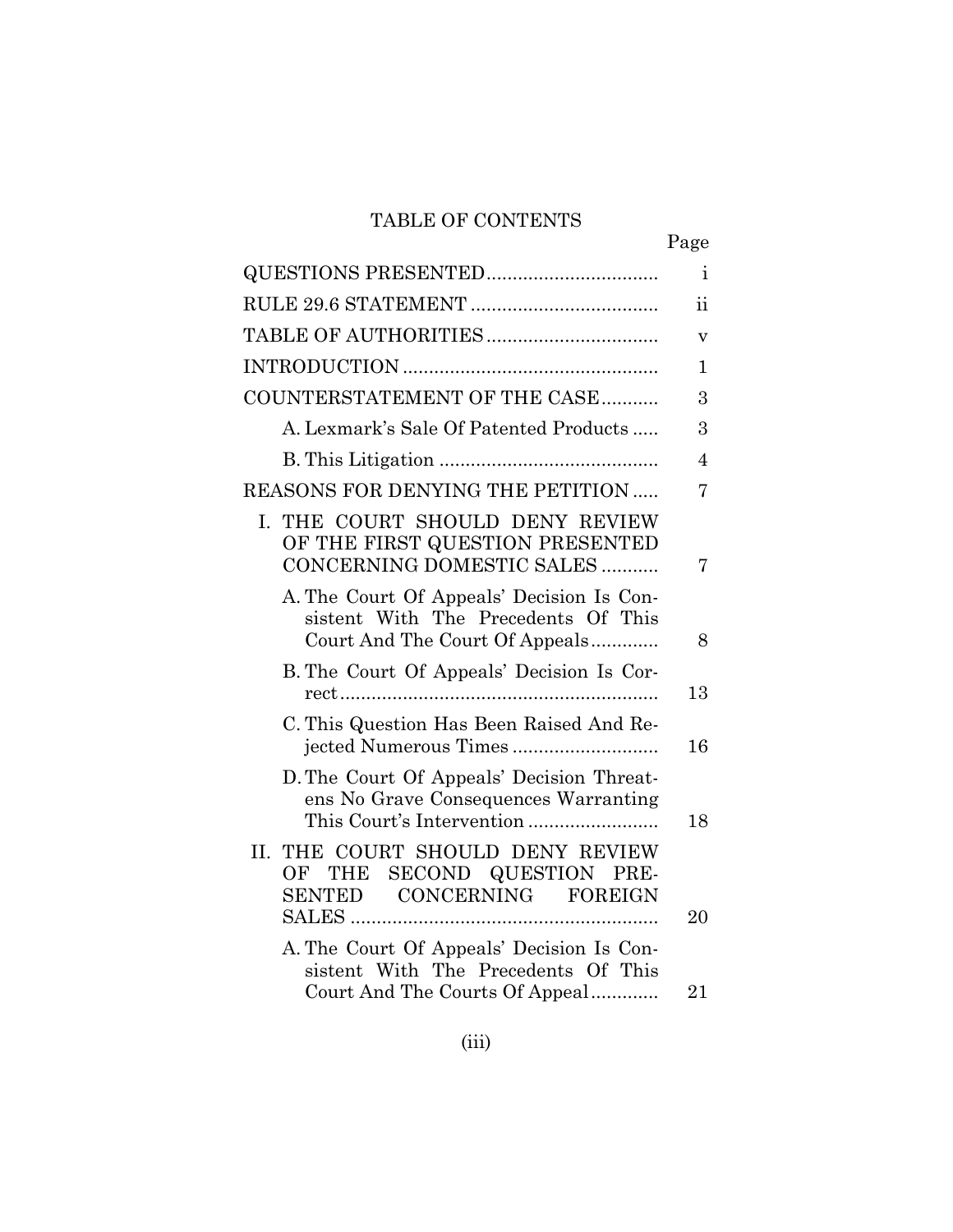# TABLE OF CONTENTS—continued

|                                           | Page |
|-------------------------------------------|------|
| B. The Court Of Appeals' Decision Is Cor- |      |
|                                           | 27   |
| C. The Court Of Appeals' Decision Threat- |      |
| ens No Confusion Or Disruption War-       |      |
| ranting This Court's Intervention         | 31   |
|                                           |      |

iv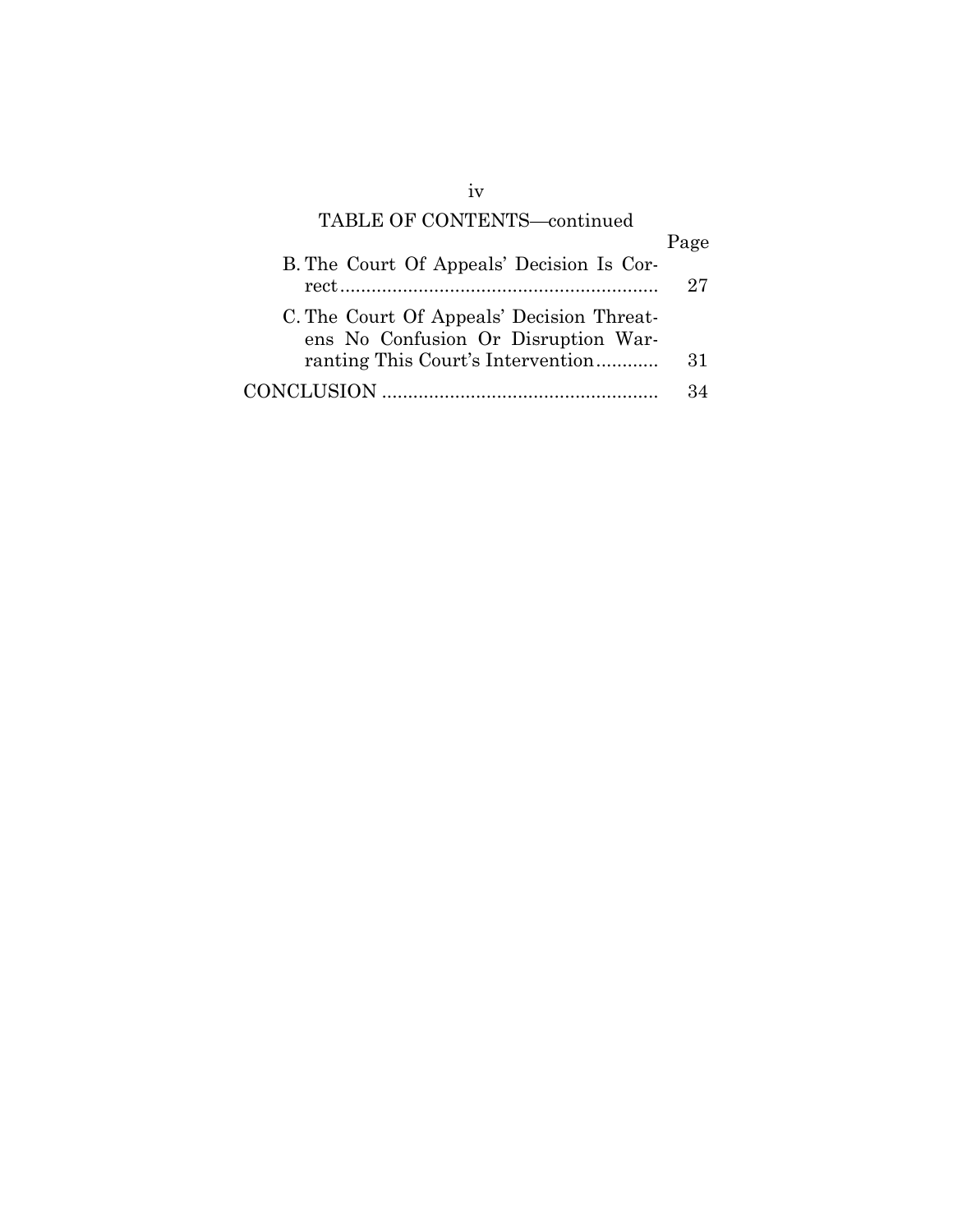# TABLE OF AUTHORITIES

CASES Page

| A. Bourjois & Co. v. Katzel, 260 U.S. 689        |    |
|--------------------------------------------------|----|
| $(1923)$                                         | 23 |
|                                                  |    |
| Bobbs-Merrill Co. v. Straus, 210 U.S. 339        | 31 |
|                                                  | 26 |
| $(1908)$<br>Boesch v. Graff, 133 U.S. 697 (1890) | 21 |
|                                                  |    |
| Bowman v. Monsanto Co., 133 S. Ct. 1761          | 17 |
|                                                  |    |
|                                                  |    |
| Aircraft Eng'g Corp., 266 F. 71 (2d Cir.         | 22 |
| Daimler Mfg. Co. v. Conklin, 170 F. 70 (2d       |    |
| Cir. 1909)                                       | 22 |
| Deepsouth Packing Co. v. Laitram Corp.,          |    |
| $406$ U.S. 518 (1972), superseded on other       |    |
| grounds by statute, Patent Law                   |    |
| Amendments Act of 1984, Pub. L. No. 98-          |    |
| 622, 98 Stat. 3383, as recognized in             |    |
| Microsoft Corp. v. AT&T Corp., 550 U.S.          |    |
| 437 $(2007)$                                     | 28 |
| Dickerson v. Matheson, 57 F. 524 (2d Cir.        |    |
|                                                  | 22 |
|                                                  |    |
| $1897)$                                          | 22 |
| Fuji Photo Film Co. v. Jazz Photo Corp.,         |    |
| 394 F.3d 1368 (Fed. Cir. 2005)                   | 23 |
| Gen. Talking Pictures Corp. v. W. Elec. Co.,     |    |
| 304 U.S. 175, opinion on reh'g, 305 U.S.         |    |
|                                                  | 9  |
| Golan v. Holder, 132 S. Ct. 873 (2012)           | 26 |
| Griffin v. Keystone Mushroom Farm, 453 F.        |    |
|                                                  | 23 |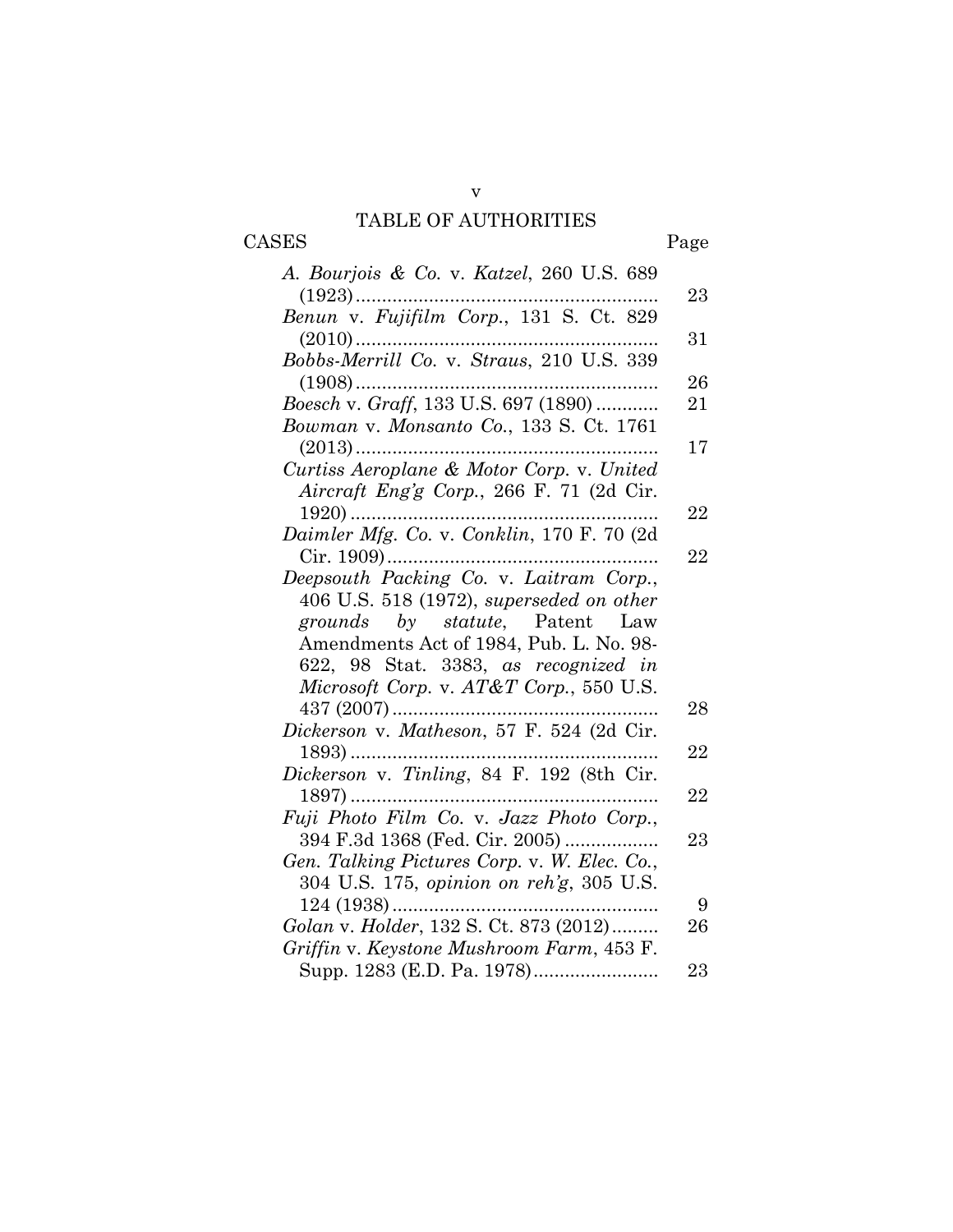# TABLE OF AUTHORITIES—continued

|                                                       | Page           |
|-------------------------------------------------------|----------------|
| Helferich Patent Licensing, LLC v. N.Y.               |                |
| Times Co., 778 F.3d 1293 (Fed. Cir.                   |                |
|                                                       | 28             |
|                                                       | 14             |
| Holiday v. Mattheson, 24 F. 185                       |                |
|                                                       | 24             |
| Jazz Photo Corp. v. ITC, 264 F.3d 1094                |                |
|                                                       |                |
| Jazz Photo Corp. v. ITC, 536 U.S. 950                 |                |
|                                                       | 31             |
| Kimble v. Marvel Entm't, LLC, 135 S. Ct.              |                |
| 2401 (2015)                                           | 18             |
| Kirtsaeng v. John Wiley & Sons, Inc., 133             |                |
|                                                       |                |
|                                                       |                |
| Components, Inc., 134 S. Ct. 1377 (2014)              | $\overline{5}$ |
| Mallinckrodt, Inc. v. Medipart, Inc., 976             |                |
|                                                       | 5, 9           |
| Mitchell v. Hawley, 83 U.S. (16 Wall.) 544            |                |
| Ninestar Tech. v. ITC, 133 S. Ct. 1656                | 8              |
|                                                       |                |
|                                                       | 31             |
| Quality King Distribs., Inc. v. L'anza                | 26             |
| Research Int'l, Inc., 523 U.S. 135 (1998)             |                |
| Quanta Computer, Inc. v. LG Elecs., Inc.,             |                |
| Sanofi, S.A. v. Med-Tech Veterinarian                 |                |
| Prods., Inc., 565 F. Supp. 931 (D.N.J.                |                |
|                                                       | 23             |
| $1983)$<br>United States v. Univis Lens Co., 316 U.S. |                |
|                                                       |                |
| Voda v. Cordis Corp., 476 F.3d 887 (Fed.              |                |
|                                                       | 29             |
|                                                       |                |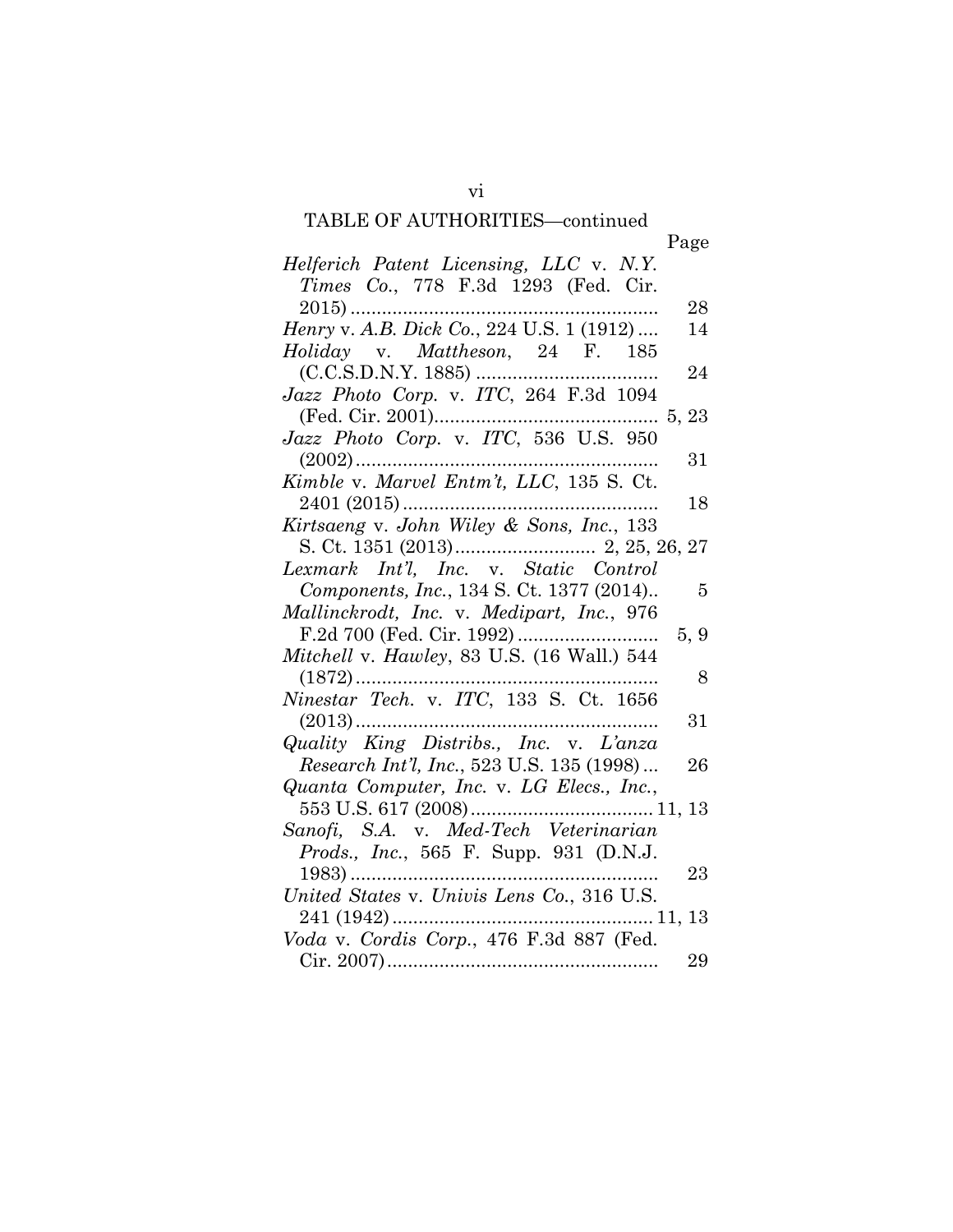# TABLE OF AUTHORITIES—continued STATUTES Page

# INTERNATIONAL AGREEMENT

| Paris Convention for the Protection of |  |  |     |
|----------------------------------------|--|--|-----|
| Industrial Property (Mar. 20, 1883)    |  |  | -29 |

# SCHOLARLY AUTHORITY

| J. Erstling $\&$ F. Struve, A Framework for |    |
|---------------------------------------------|----|
| Patent Exhaustion from Foreign Sales,       |    |
| 25 Fordham Intell. Prop. Media & Ent.       |    |
|                                             | 29 |

# OTHER AUTHORITY

| 4 Verbatim Record of the Proceedings of the |    |
|---------------------------------------------|----|
| Temporary National Economic Commit-         |    |
|                                             | 17 |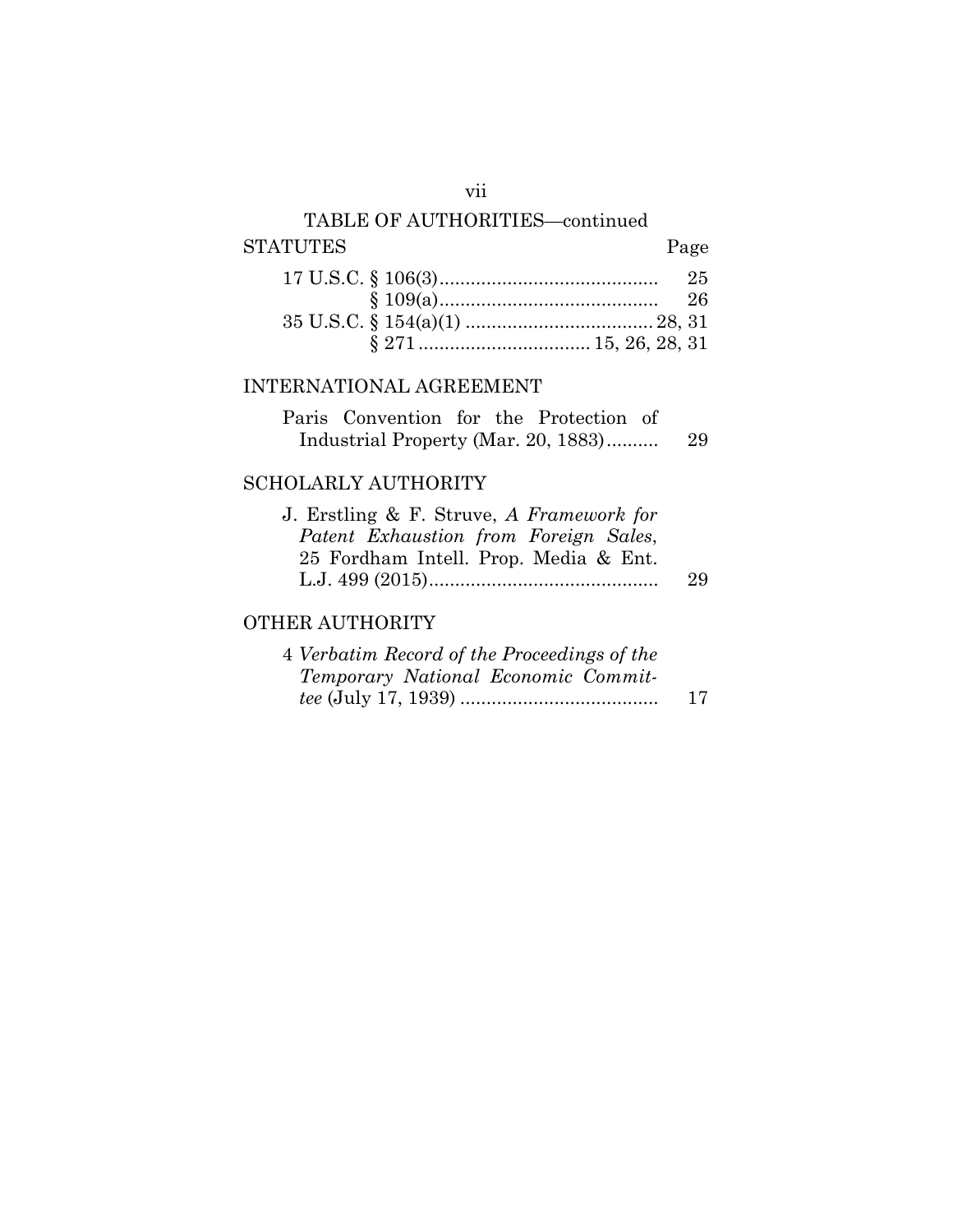#### **INTRODUCTION**

The petition asks the Court to correct non-existent errors and illusory conflicts in the application of longestablished precedent concerning the exhaustion of patent rights. To do so, Impression ignores the statutory text, caricaturizes Judge Taranto's exhaustive and careful opinion for the court of appeals, and distorts this Court's precedent. The court of appeals saw through Impression's contentions: 10 of 12 judges rejected Impression's position that every domestic sale automatically extinguishes all U.S. patent rights, and all 12 judges rejected Impression's position that every foreign sale has the same effect. The decision is comprehensive, correct, and consistent with the precedent of this Court and the courts of appeals.

As to domestic sales, Impression believes that every *sale* of a patented product automatically transfers all of the seller's patent rights in that product, while a *license* of a patent can be as tailored as market forces warrant. As the court of appeals recognized, Impression's position unaccountably favors licensing patentees over selling patentees: "there is no sound reason[] and no Supreme Court precedent<sup>[]</sup> requiring a distinction that gives less control to a practicing-entity patentee that makes and sells its own product than to a non-practicing-entity patentee that licenses others to make and sell the product." Pet. App. 26a. The court of appeals properly refused to insert this novel and arbitrary distinction between sales and licenses into the controlling text of the Patent Act, adhering instead to settled precedent which there is no reason to revisit.

As to foreign sales, Impression points to nothing in the Patent Act mandating exhaustion. It claims the decision below conflicts with this Court's interpreta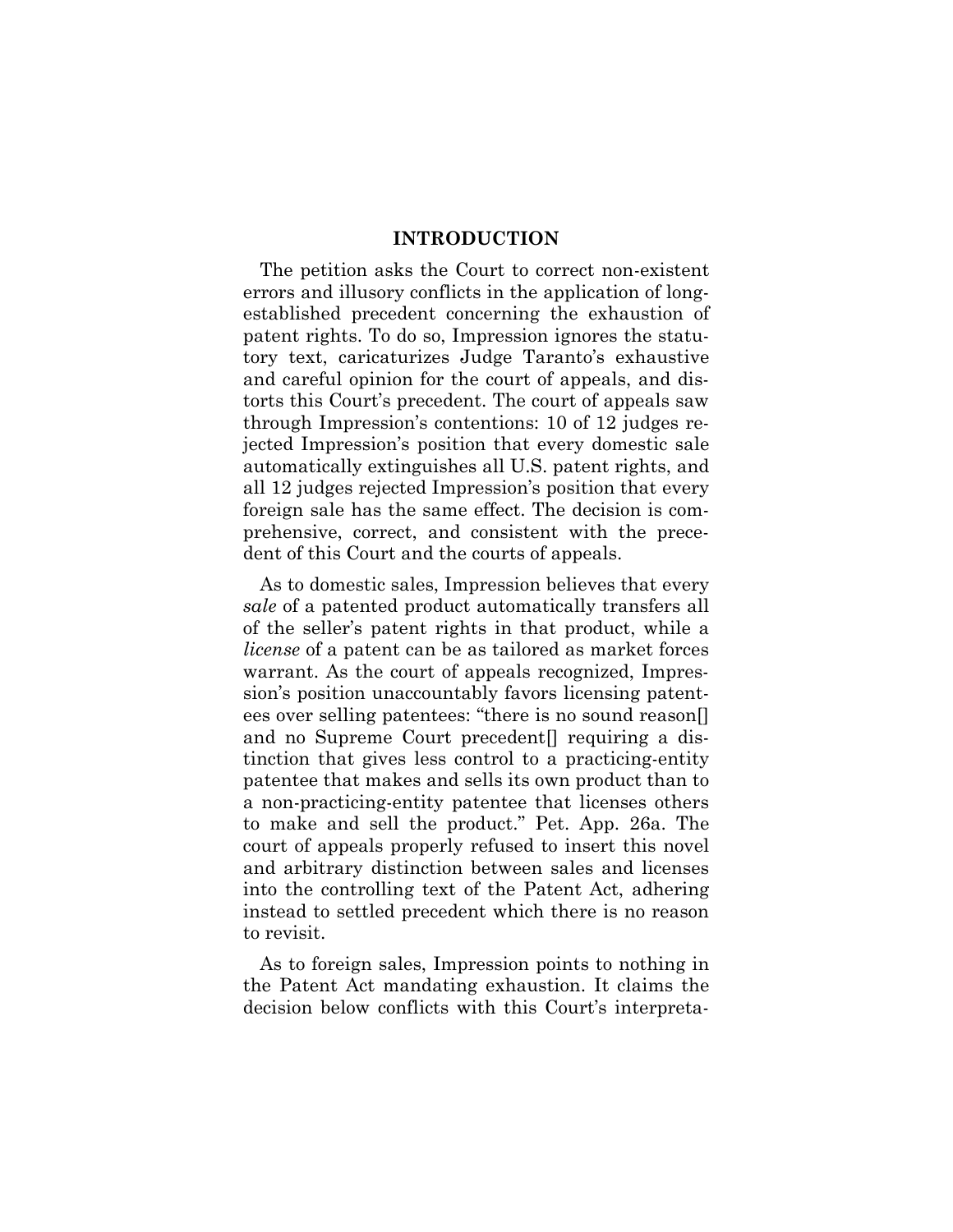tion of the *Copyright* Act in *Kirtsaeng* v. *John Wiley & Sons, Inc.*, 133 S. Ct. 1351 (2013). Nothing in that decision, however, indicates that the Court radically, but silently, reinterpreted the foreign reach of the Patent Act. All 12 court of appeals judges, the government, and the district court correctly rejected Impression's atextual reading of the statute and *Kirtsaeng*. Because there is no disagreement or confusion concerning Impression's extreme position of automatic worldwide exhaustion, review on this question is likewise unwarranted.

Finally, no disruptive change in the law or marketplace justifies certiorari. The court of appeals *reaffirmed* its own well-established and oft-cited precedents, both of which were based on authoritative holdings of this Court. Against this background of consistency, Impression's and its *amici*'s sweeping claims about the imminent demise of U.S. commerce and foreign trade ring hollow. These doomsday prophecies have not come to pass in the years since the court below issued the decisions it reaffirmed in this case. And the vast majority of *amici*'s purported concerns address aspects of patent law—implied license, repair rights, innocent infringement, contractual notice, and patent misuse—that are not implicated by this case. Indeed, Impression has *stipulated*  that each domestic purchaser of Lexmark's single-use cartridges—from the original reseller to the end user—entered into a valid contract that limited its rights in the patented invention. Even if this Court were interested in the *amici*'s supposed concerns, this meticulous, nearly unanimous decision that created no split or conflict with other precedent would be a poor vehicle for addressing them.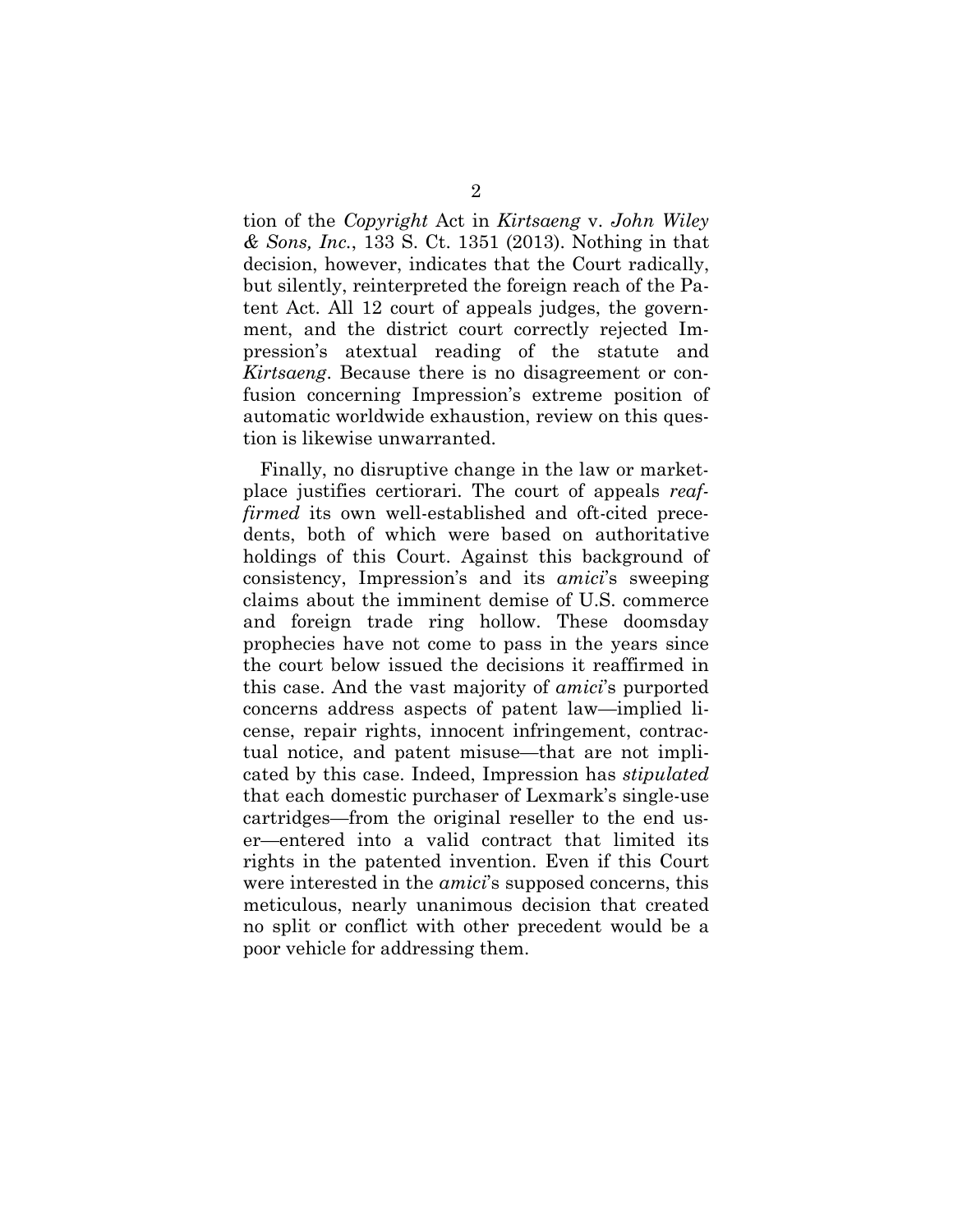#### **COUNTERSTATEMENT OF THE CASE**

#### **A. Lexmark's Sale Of Patented Products**

Lexmark develops, manufactures, and sells printers and toner cartridges, many of which are protected by patents. Pet. App. 9a. "Lexmark offers buyers a choice" in certain high-volume, professional-grade cartridges. *Id.* at 10a. Customers who buy regular cartridges pay full price and are not subject to any restrictions; they may dispose of or reuse the cartridge as they see fit. Alternatively, for roughly 20 percent less, customers who have no interest in reusing spent cartridges may buy otherwise identical "return program" cartridges. *Id.* These patented cartridges are designed for a single use, with a microchip that automatically disables printing once all toner is consumed. *Id.* at 11a. As the parties stipulated, the price discount for single-use cartridges reflects the more limited rights transferred to customers, *id.* at 10a-11a, and the value to Lexmark of remanufacturing its own spent cartridges.

Lexmark and "each of its end-user customers" enter into an "express and enforceable contractual agreement" to follow the terms of the limited, single-use license. Pet. App. 10a-11a. The single-use design of each cartridge is clearly displayed, in multiple languages, on the outside packaging of a return program cartridge and on the cartridge itself. Customers agree that, after the toner is depleted, they will not reuse the patented cartridge and will return it only to Lexmark for remanufacturing or recycling. Indeed, it is "undisputed that all end users receive adequate notice of the restriction supporting the discounted price before they make their purchases." *Id.* at 11a.

Despite the express limitations on these sales, however, third parties acquire spent cartridges, hack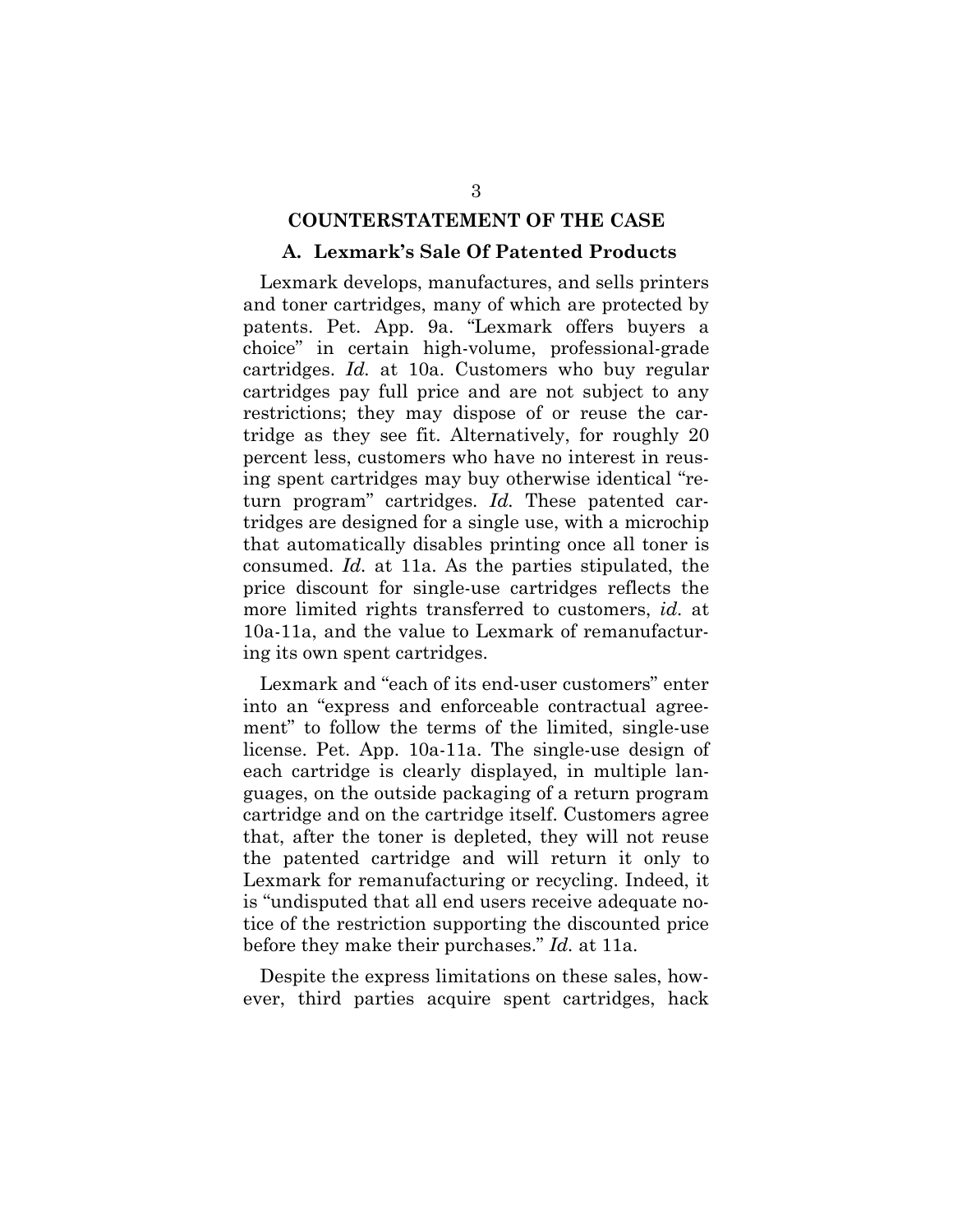their microchips, and create "unauthorized" replacements—actions beyond the scope of the limited patent rights Lexmark transferred. Pet. App. 11a. Companies like Impression gather, import, relabel, and resell these hacked cartridges for use with Lexmark printers. *Id.* at 11a-12a. Some of these are single-use "cartridges that Lexmark sold … under the restriction denying authority for resale and reuse." *Id.* at 13a. Another group of cartridges at issue "consists of *all* cartridges that Lexmark sold abroad." *Id*.

#### **B. This Litigation**

Lexmark sued Impression (and other unauthorized remanufacturers) for patent infringement. Impression admits that Lexmark's valid patents cover the cartridges it imports and sells. Pet. App. 13a. Impression's only defense to infringement is the contention that Lexmark "exhausted its U.S. patent rights in the cartridges by its initial sales of them." *Id.*

In the district court, Impression moved to dismiss, arguing that this Court in *Quanta* and *Kirtsaeng* had silently overruled precedent from the court of appeals defining the exhaustion defense. Pet. App. 14a. The district court rejected Impression's position that any and all foreign sales exhausted Lexmark's U.S. patent rights, but agreed with Impression about Lexmark's domestic sales of single-use cartridges. *Id.* at 15a-17a. Impression then stipulated to final judgment of infringement for its resales of foreign cartridges, and the parties cross-appealed. *Id.* at 14a-18a. After Impression agreed that its contentions were foreclosed by circuit law, the court of appeals took the case en banc. *Id.* at 8a, 18a-19a; *contra* Pet. 2.

To enable its direct challenge to circuit precedent, Impression stipulated to a number of important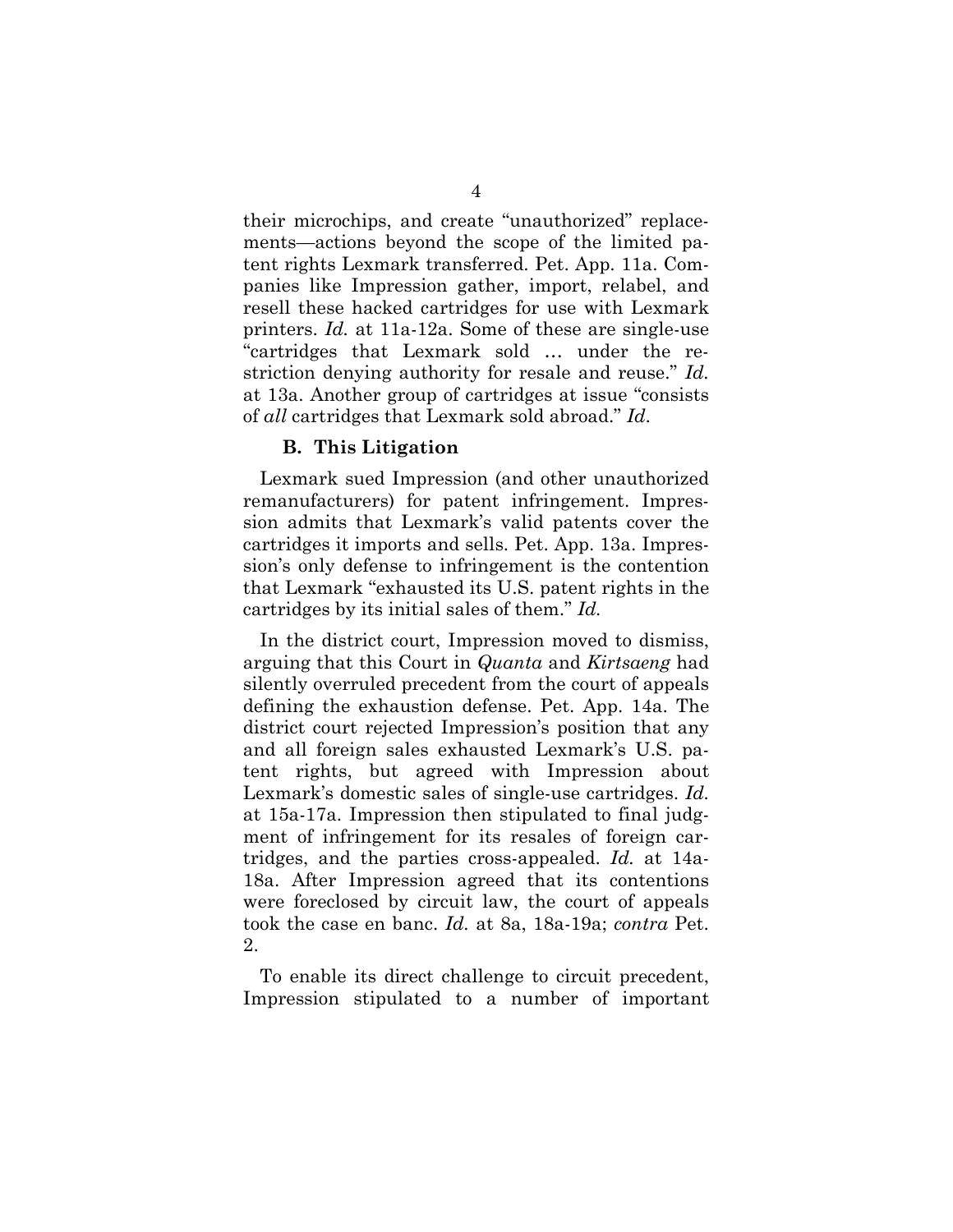points. Pet. App. 13a. First, the lower price of singleuse cartridges reflects limitations in the patent rights conveyed by Lexmark. *Id*. at 11a. Second, the singleuse restrictions are valid and enforceable. *Id*. Third, "the adequacy of th[e] notice is unchallenged," so the case presents no questions that might arise "if a downstream re-purchaser acquired a patented article with less than actual knowledge of such a restriction." *Id.* at 14a. Fourth, Impression raised no argument "that the particular restriction at issue gives rise to a patent-misuse defense, constitutes an antitrust violation, or exceeds the scope of the Patent Act's express grant of exclusive rights over patented articles." *Id.*<sup>1</sup> And finally, "when Impression agreed to a judgment of infringement as to foreign-sold cartridges, it did not preserve an implied-license defense." *Id.* at 18a.

Against this backdrop, the court of appeals ruled for Lexmark on both the domestic and foreign exhaustion questions, "reaffirm[ing] the principles of [its] earlier decisions" in *Mallinckrodt, Inc.* v. *Medipart, Inc.*, 976 F.2d 700 (Fed. Cir. 1992), and *Jazz Photo Corp.* v. *ITC*, 264 F.3d 1094 (Fed. Cir. 2001). Pet. App. 8a-9a. On the domestic side, Judge Taranto's opinion for 10 members of the court adhered to the rule "that a patentee, when selling a patented article subject to a single-use/no-resale restriction that is lawful and clearly communicated to the purchaser, does not by that sale give the buyer, or downstream buyers, the resale/reuse authority that has been expressly denied." *Id.* at 8a. The court relied on the text of the Patent Act, which prohibits anyone "without authority" from making, selling, using, or

 $\overline{a}$ 

<sup>1</sup> *Lexmark Int'l, Inc.* v. *Static Control Components, Inc.*, 134 S. Ct. 1377 (2014), involved Lanham Act standing and has no bearing on the questions presented here. *Contra* Pet. 4.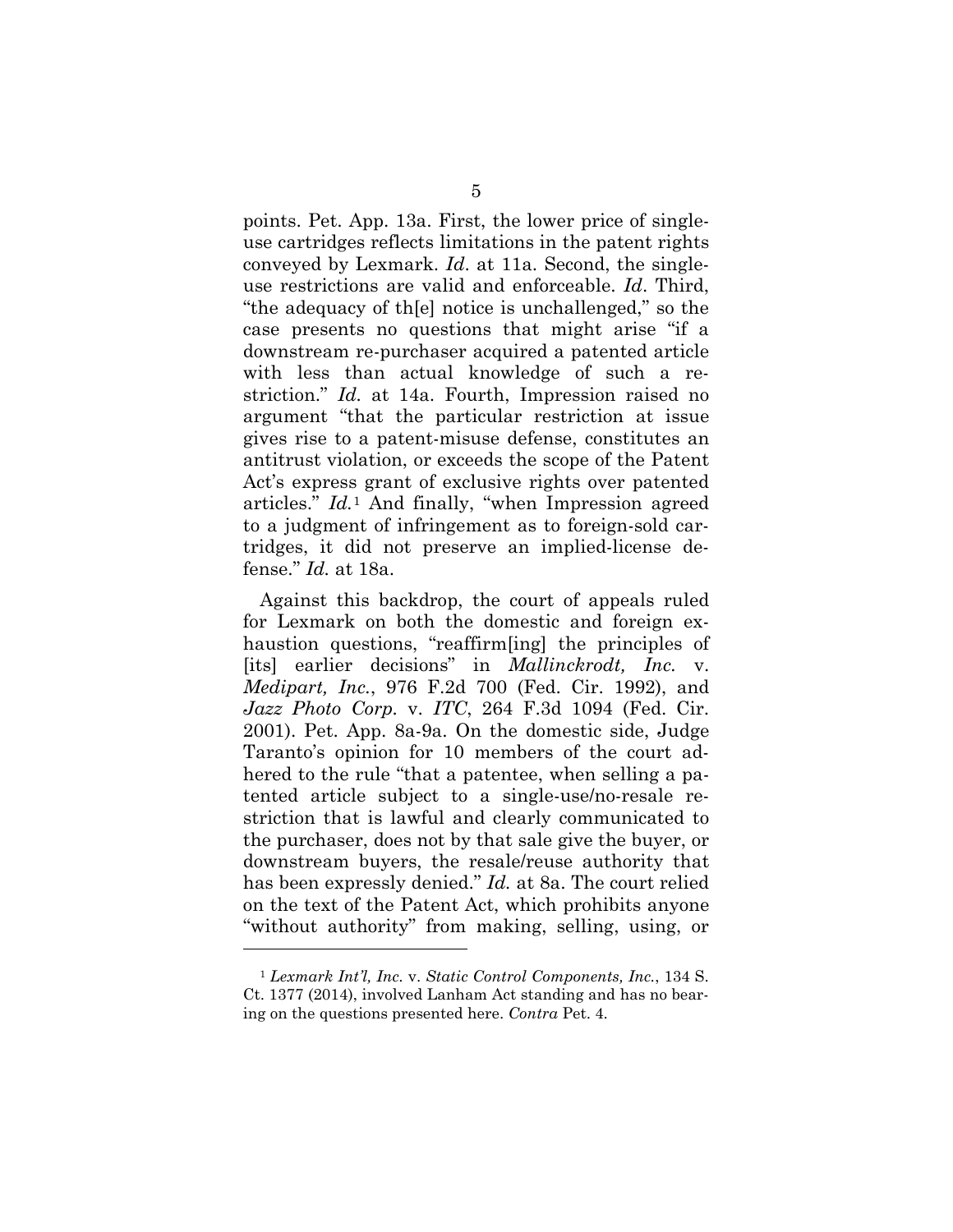importing patented goods, and carefully analyzed dozens of precedents across more than 100 years. Explaining this Court's long recognition of a patentee's authority to transfer fewer than all patent rights, the court found "no good reason that a patentee that makes and sells the articles itself should be denied the ability that is guaranteed to a non-practicingentity patentee" and "[n]o precedent" requiring such a strange regime. *Id.* at 41a.

On the foreign sales issue, the court unanimously rejected Impression's position that *Kirtsaeng*'s consideration of foreign *manufacture* under the Copyright Act silently decided the question of foreign *sale*  under the Patent Act. Rather, the court agreed that the territorial nature of the Patent Act means that the sale of a patented product in another jurisdiction can, but does not necessarily, transfer rights under U.S. patent law as well. Pet. App. 8a-9a. To that end, a "buyer may still rely on a foreign sale as a defense to infringement," but "[l]oss of U.S. patent rights based on a foreign sale remains a matter of express or implied license"—a defense not raised by Impression in this case. *Id.* at 9a, 104a.

Judge Dyk filed a dissent that Judge Hughes joined. For domestic sales, the dissent largely agreed with Impression's position that patentees, unlike licensees, necessarily lose all rights when they sell a patented article. Pet. App. 105a-106a. For foreign sales, the dissent disagreed with Impression's position and would have "retain[ed] *Jazz Photo* insofar as it holds that a foreign sale does not in all circumstances lead to exhaustion of United States patent rights." *Id.* at 106a. The dissent agreed with the government's contention that patentees should be able to show that they "explicitly reserved the United States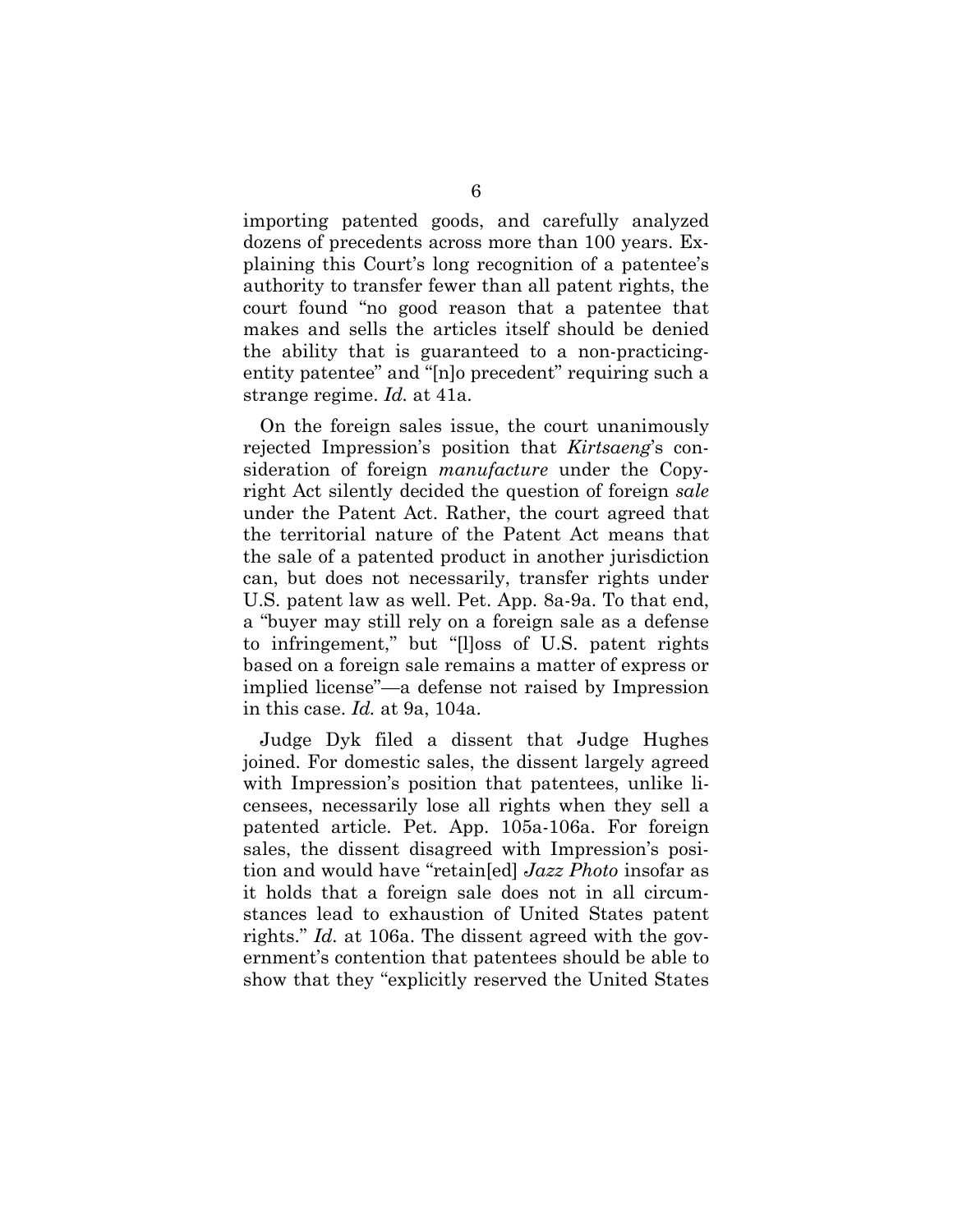patent rights" in a foreign transaction to avoid exhaustion in the United States. *Id*.

## **REASONS FOR DENYING THE PETITION**

Impression requests review and a ruling that all patentee sales anywhere are necessarily unconditional, extinguishing all U.S. patent rights in a product no matter what limits the patentee-seller and purchaser agree to. On the law, Impression bypasses the heart of the court of appeals' analysis by disregarding § 271 of the Patent Act, which controls the scope of the exhaustion defense, and by misreading this Court's precedent. On the policy, the alleged importance of the questions presented is based on fanciful prognostications, most of which are not implicated by the stipulated facts of this case or the holding tailored to those facts, and none of which have materialized in the decades during which the principles reaffirmed below have been the law.

# **I. THE COURT SHOULD DENY REVIEW OF THE FIRST QUESTION PRESENTED CONCERNING DOMESTIC SALES.**

Lexmark sells some printer cartridges with unlimited use rights and some cartridges (for a lower price) subject to a valid and enforceable single-use restriction. For the latter, the parties agree that Lexmark could have achieved the same result by licensing the right to make and sell single-use cartridges to another entity. By a vote of 10 to 2, the court of appeals confirmed the ability of Lexmark and its customers to agree on the scope of the "authority" that a sale, like a license, conveys to buyers. Further review of that decision is not warranted.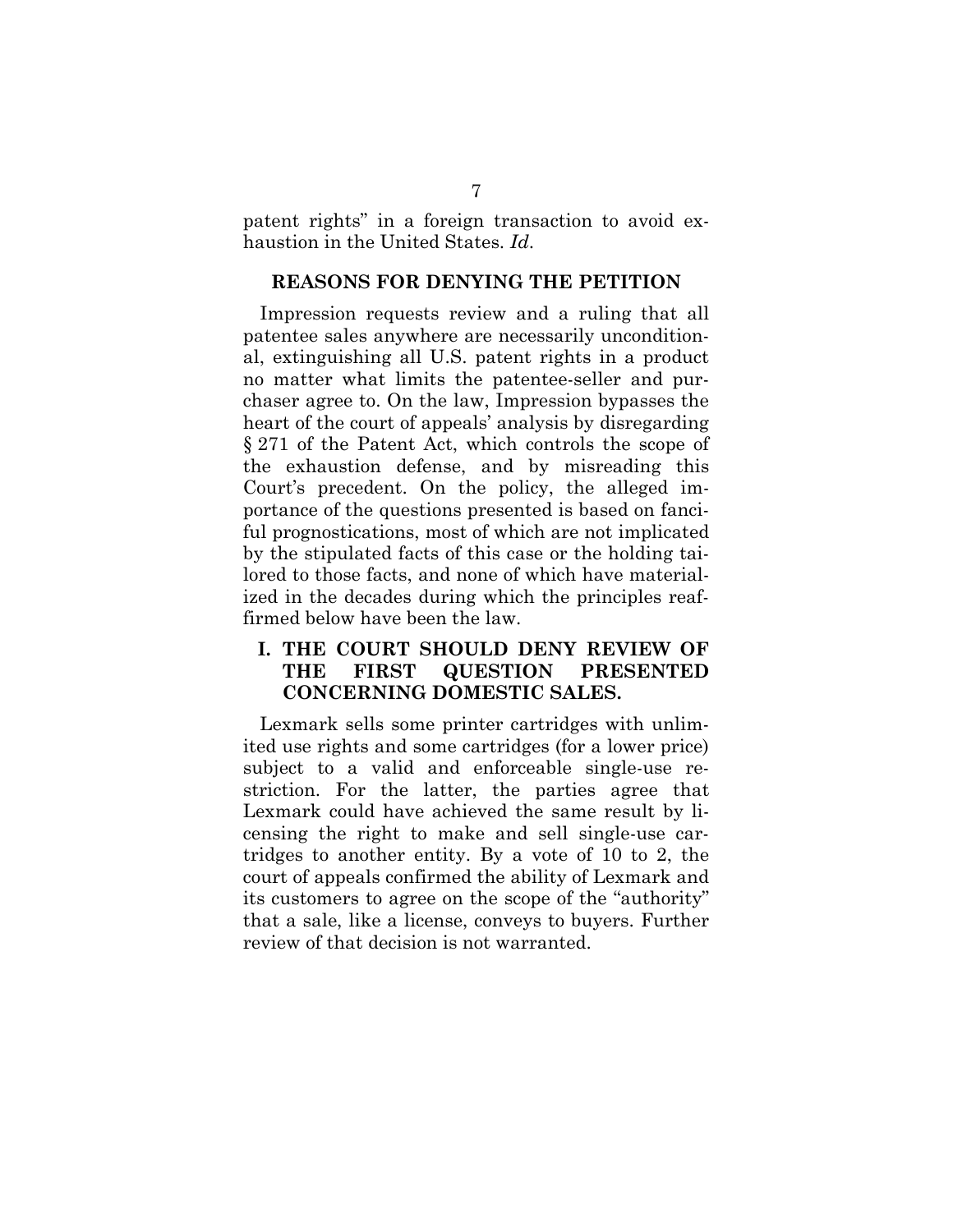## **A. The Court Of Appeals' Decision Is Consistent With The Precedents Of This Court And The Court Of Appeals.**

1. The court of appeals reaffirmed that "a patentee may preserve its § 271 rights when selling a patented article, through clearly communicated, otherwiselawful restrictions, as it may do when contracting out the manufacturing and sale." Pet. App. 40a. That holding "follows naturally" from Congress's decision to define patent infringement as the "sale or use of a patented article 'without authority,'" because "a clear denial of authority leaves a buyer without the denied authority." *Id.* (citing 35 U.S.C. § 271(a)).

It is also fully consistent with longstanding precedent of this Court and the court of appeals. See, *e.g.*, Pet. App. 41a-56a. Nearly 150 years ago, this Court held in *Mitchell* v. *Hawley* that a patentee could convey limited rights to a licensee, and that the licensee could convey to another no more than it received from the patentee. 83 U.S. (16 Wall.) 544, 550 (1872). As a result, after the licensee sold patented products to end-users, those end-users could be liable for patent infringement if their use of the products went beyond the authority the patentee had conveyed. *Id.* at 549- 50. Although *Mitchell* "stated the exhaustion principles in terms … applicable to patentee sales," and was soon "invoked … in a patentee-sale case," Pet. App. 42a-43a, Impression's petition does not even mention it.

Decades later, *General Talking Pictures* relied on *Mitchell* to "squarely h[o]ld ... that a patentee could preserve its infringement rights against unauthorized uses by restricting manufacturing licensees' authority to sell for such uses." Pet. App. 43a. The conditions at issue concerned how patented amplifiers could be used. The patentee licensed another compa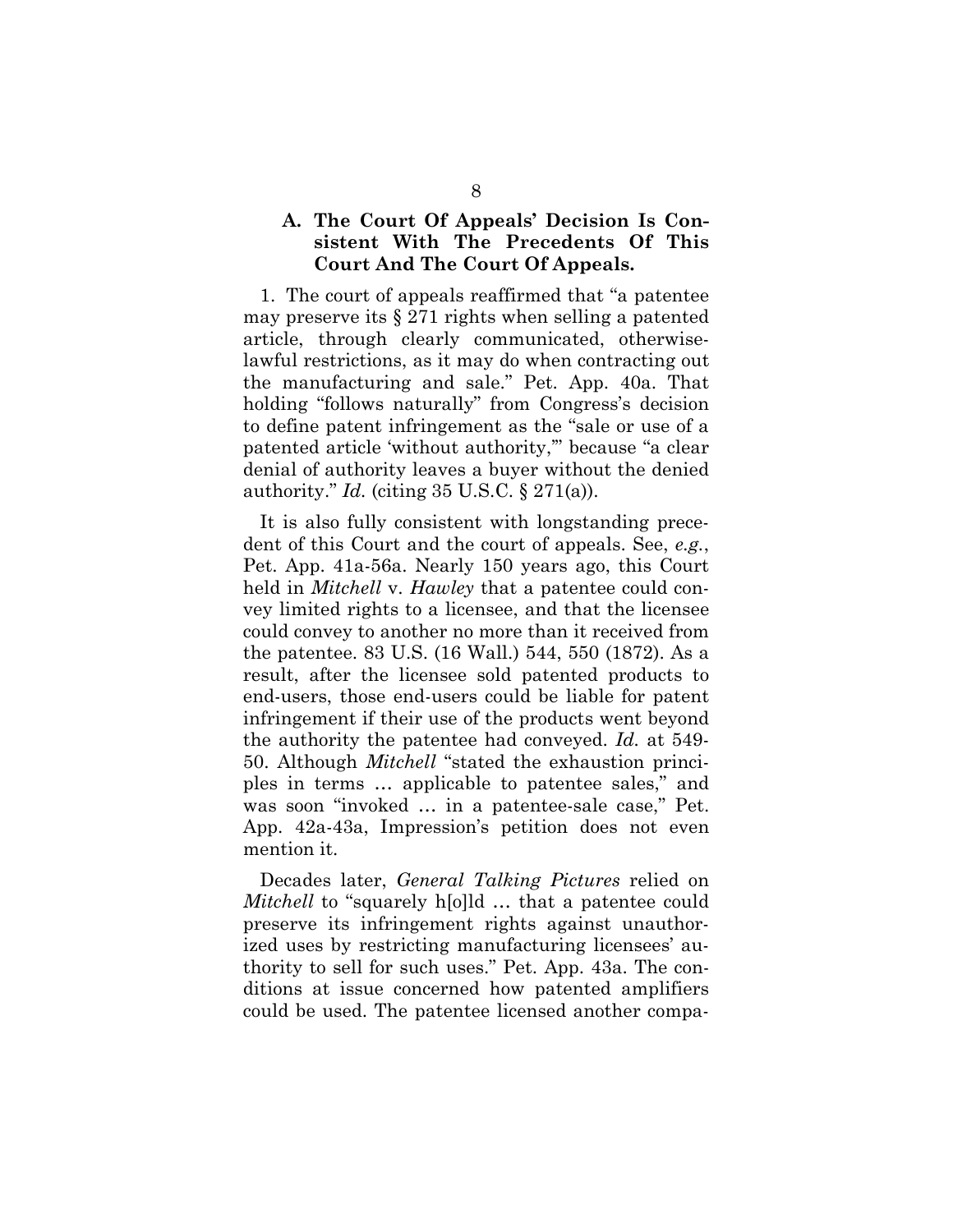ny to make and sell amplifiers for private use only, but the licensee sold the amplifiers for commercial use. This Court confirmed that the purchaser, having never obtained the patentee's authority to engage in such use, had no "authority" under the patent, *Gen. Talking Pictures Corp.* v. *W. Elec. Co.*, 304 U.S. 175, 181, *opinion on reh'g*, 305 U.S. 124 (1938), and could therefore be held liable for patent infringement. Pet. App. 43a-44a (describing *Gen. Talking Pictures*).

Almost 25 years ago, the court of appeals held that the text of the Patent Act, and the holdings of *Mitchell* and *General Talking Pictures*, afforded a patentee that makes and sells patented articles itself—rather than licensing those rights to someone else—the same ability to transfer fewer than all patent rights in a patented article. *Mallinckrodt*, 976 F.2d at 704- 07 & n.6. *Mallinckrodt* concerned a patentee's sale of medical devices subject to a single-use-only restriction. Analyzing this Court's precedents, the court of appeals recognized that the facts of *General Talking Pictures* involved licensee rather than patentee sales, but "discern[ed] no reason" why the outcome should turn on that "formalistic distinction[]." *Id.* at 705. The court of appeals has repeatedly upheld that principle in the ensuing quarter century, including in another *en banc* decision. Pet. App. 30a (citing cases). The decision below correctly did so once more, understanding that no decision of this Court or of the court of appeals is contrary to or conflicts with that holding. *Id.* at 26a, 49a-50a.

2. Before the court of appeals, Impression accepted "at oral argument [that] it is undisputed that no Supreme Court decision has involved a single-use/noresale restriction on a patentee's sale and found the restriction insufficient to preserve the patentee's infringement rights against a buyer engaging in the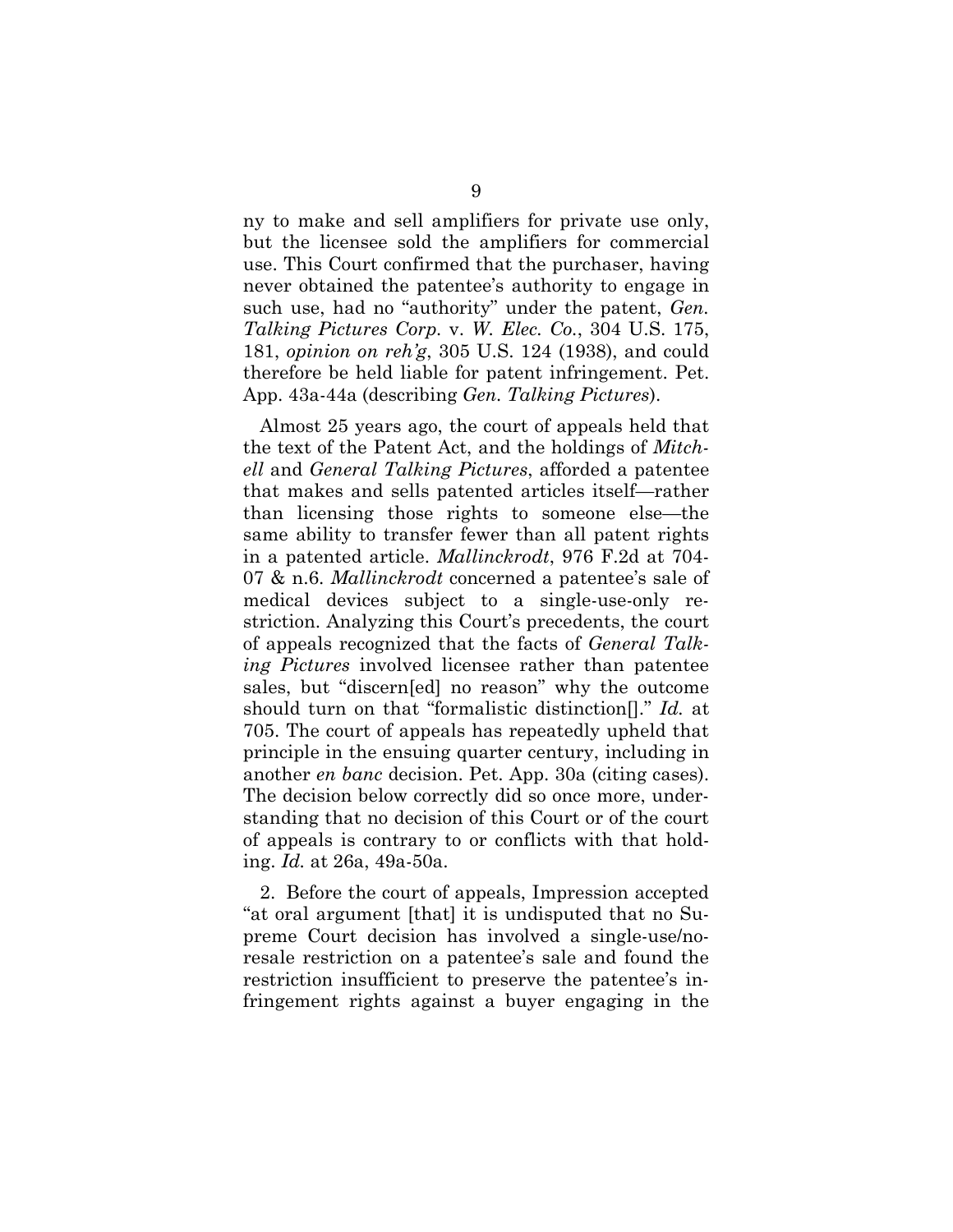forbidden reuse or resale." Pet. App. 49a. Yet Impression now argues to the contrary that the decision below "squarely conflicts with this Court's consistent teaching regarding the scope of the exhaustion doctrine." Pet. 2. Despite its hyperbole, see *id.* at 10 ("wholly inconsistent with this Court's precedent"), Impression fails to engage the court of appeals' extensive analysis showing that its decision is fully consistent with this Court's precedents.

Impression's domestic-sales argument boils down to this: "at least since 1853," every single time a patentee sells a patented article, the patentee necessarily and automatically transfers *all* patent rights associated with that article. Pet. 10-18. That result is mandated, according to Impression, "no matter how clearly the patentee states an otherwise-lawful restriction on what authority is being conferred and what authority is being withheld." Pet. App. 33a-34a. Impression's supposed support for this broad assertion cannot withstand scrutiny.

First, Impression selectively quotes from this Court's decisions to insist that this Court has "repeatedly" articulated Impression's all-sales-fullyexhaust rule. Pet. 10-14. But Impression never confronts the court of appeals' detailed discussion of these decisions and the specific context for the relevant statements. After cautioning that "[c]ontext is particularly important" in analyzing what earlier decisions do and do not hold, the court of appeals devoted 25 pages to explaining why Impression's position is wrong, walking carefully through dozens of this Court's decisions, including every case Impression misrepresents in its petition. Pet. App. 27a-29a, 35a-37a, 39a-56a. Compared to the litany of reasons the court of appeals gave for its adherence to circuit and Supreme Court precedent, Impression's bullet points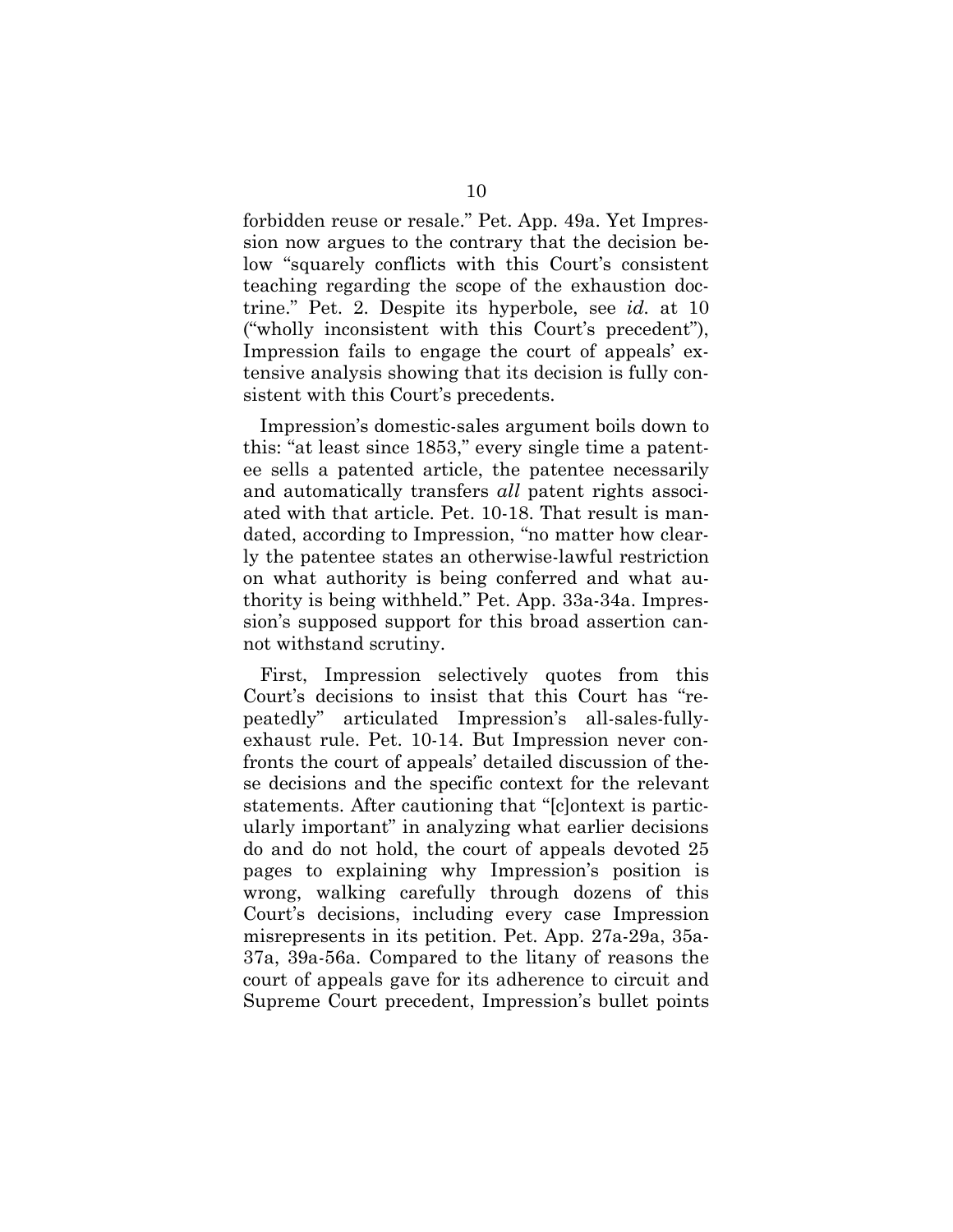do not remotely establish a conflict warranting this Court's review.

Impression all but admits its cramped view of this Court's holdings when it suggests that their context does not matter because the decisions did not "qualif[y]" certain broadly-worded statements as *dicta*. Pet. 15. As the court of appeals observed, and this Court well knows, "general expressions, in every opinion, are to be taken in connection with the case in which those expressions are used." Pet. App. 39a (quoting *Cohens* v. *Virginia*, 19 U.S. (6 Wheat.) 264, 399-400 (1821) (Marshall, C.J.)). And here, the court of appeals appreciated that the "body of precedent contains no decision against a patentee's infringement assertion in the present circumstances, and [so] the decisions on related circumstances require careful reading to determine the best understanding of what issues the Court actually decided." *Id.* at 39a-40a & n.8. It is not conventional, to say the least, for this Court to contemporaneously declare whether a particular statement is *dictum*.

Next, Impression contends that "to the extent that this Court's early cases could be viewed as unclear," the decisions in *United States* v. *Univis Lens Co.*, 316 U.S. 241 (1942), and *Quanta Computer, Inc.* v. *LG Electronics, Inc.*, 553 U.S. 617 (2006), "together preclude a conditional sale exception to patent exhaustion." Pet. 10, 14-16. The court of appeals considered and rejected Impression's attempts to over-read those two cases. Neither case poses any conflict with the court's decision, let alone "compels rejection" or further review of it. Pet. 14-16.

*Quanta* was "at least two steps removed from the present case": "[t]here were no patentee sales, and there were no restrictions on the sales made by the licensee." Pet App. 30a-37a. Impression's contrary as-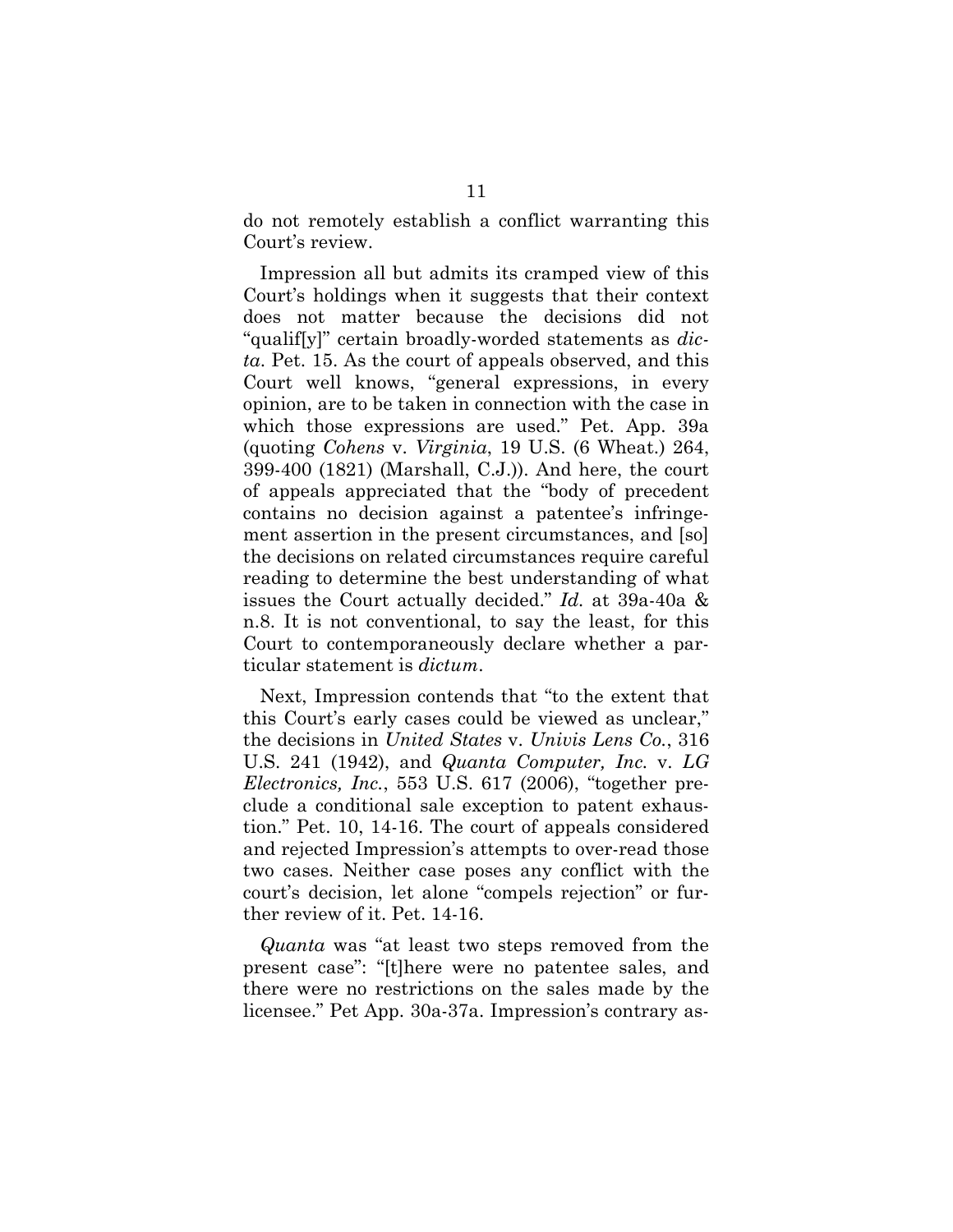sertion that *Quanta* is on point relies entirely on this Court's statement that "the initial authorized sale of a patented item terminates all patent rights to that item." See, *e.g.*, Pet. 3, 15-17. In Impression's view, that means that "any sale of a patented article by a patentee, even when the rights granted are expressly restricted, is automatically an 'authorized sale,' causing the patentee to lose all  $\S 271$  rights in the item sold." Pet. App. 33a; see also Pet. 15-17 (patentee sale is "in all cases" an initial authorized sale that triggers complete exhaustion). But that is an "extraordinary doctrinal consequence" to glean from the phrase "authorized sale." Pet. App. 34a. Indeed, the phrase itself does not answer the fundamental question of *what* a particular sale has authorized, or why the answer to that question must always be "relinquishment of all patent rights." *Id.* at 38a. Properly unwilling to "read too much into the Court's use of the phrase 'authorized sale,'" the court of appeals determined that "[f]ull analysis of the relevant legal context," including "statutory, precedential, and other considerations," was necessary. *Id.* at 37a-38a. Impression's elevation of two out-of-context words from *Quanta* ("authorized sale") over the court of appeals' "full analysis" establishes no conflict justifying certiorari.

Nor does *Univis* present any conflict. That case, the court of appeals explained, "did the opposite of suggesting that the distinction matters" as between patentee and licensee sales. Pet. App. 37a. "[T]he most the Court ruled, even as to patent law all by itself, was that a vertical price-control restriction was ineffective to preserve patent rights after sales of articles embodying the patents." *Id.* at 54a-56a.

In response, Impression insists that the court of appeals misread *Univis* because the decision "was *not*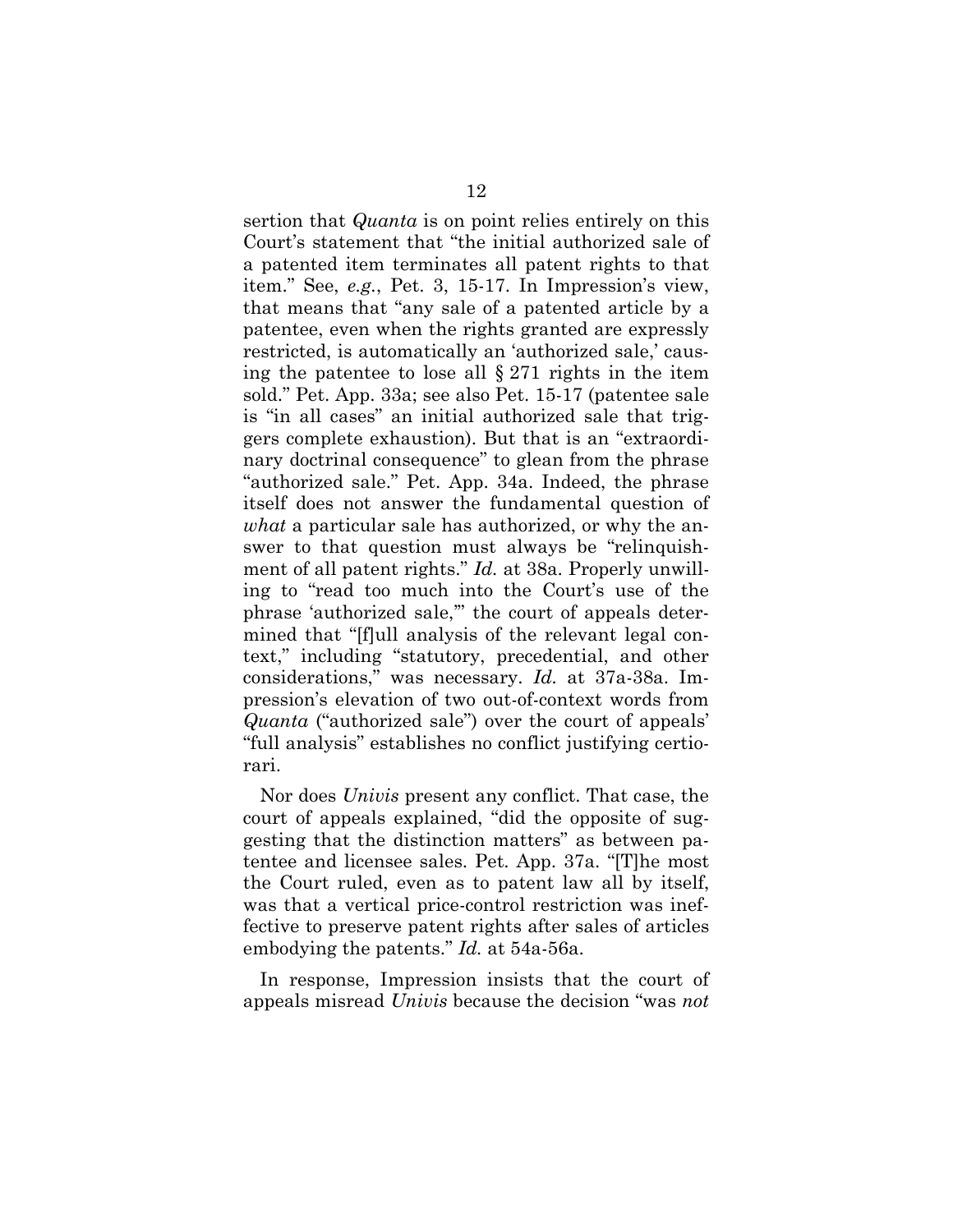limited to price restrictions" "[i]n addressing the enforceability under the patent laws of post-sale restrictive conditions." Pet. 14-15. This Court repeatedly made clear, however, that its holding turned on the validity of a patentee's ability to "control the price" of patented products. 316 U.S. at 249; see also, *e.g.*, *id.* at 250 (same); *id.* at 251 (analyzing "added stipulation by the patentee fixing resale prices"); *id.* at 252 ("control[ling] the price … would extend his monopoly"); *id.* ("price fixing features"). If that were not enough, the Court's concluding paragraph leaves no doubt: it rejected appellees' attempt to salvage other "features of their licensing system" because, even "assum[ing] that such restrictions might otherwise be valid," and "even though some of [the] features, independently established, might have been used for lawful purposes," they were too "interwoven with and identified with the price restrictions" that controlled the disposition. *Id.* at 254. The court of appeals thus correctly recognized that *Univis* is inapposite.

Impression's assertion that "*Quanta* confirmed that *Univis* 'governs' patent exhaustion as a general matter," Pet. 15, is disingenuous. *Quanta* merely stated that "*Univis* governs *this case*"—not all of patent exhaustion—because both cases assessed how closely related the product sold was to the patented invention. 553 U.S. at 631-35 (emphasis added); see also Pet. App. 37a.

The bottom line: the decision below is not contrary to any precedent of this Court or the court of appeals. Pet. App. 26a, 40a-41a, 49a-50a.

### **B. The Court Of Appeals' Decision Is Correct.**

Far from presenting any conflict with existing law, the decision below correctly applies longstanding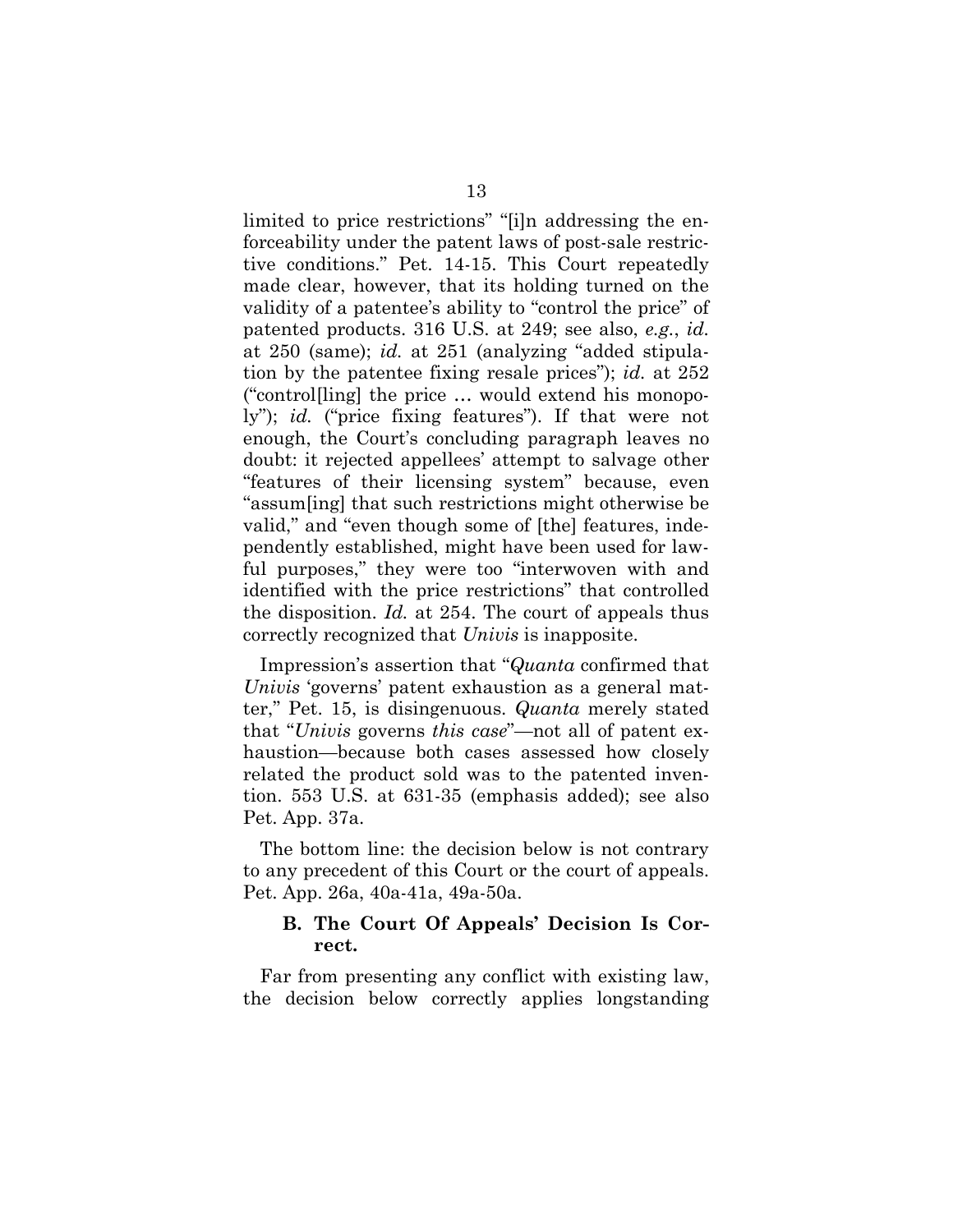precedent to the facts of this case. The basic exhaustion rule is that patentees can transfer some or all of their rights within the scope of the patent but cannot expand the patent monopoly. Thus, "a patentee-made or patentee-authorized sale of a patented article … *presumptively* grant[s] 'authority' to the purchaser to use it and resell it," but a patentee and purchaser may also agree to a more limited sale conveying less than complete authority to the purchaser. Pet. App. 40a-41a. At the same time, patentees cannot *expand* their rights by attaching conditions that exceed the scope of the patent grant; contract and antitrust law limit patentees' ability to wield market power or to transfer or misuse rights. *Id.* at 29a.2

1. This petition presents no question of contract violation, patent misuse, or antitrust concern. "Impression has not contended that the particular restriction at issue gives rise to a patent-misuse defense, constitutes an antitrust violation, or exceeds the scope of the Patent Act's express grant of exclusive rights over patented articles." Pet. App. 14a. The only question is whether a clearly communicated, otherwise-lawful restriction is unenforceable simply because it occurs in the context of a sale by the patentee rather than a license. It is not.

The court of appeals began its analysis with the statute, the current version of which was enacted in 1952, but which reflected what courts had "consistently understood infringement to mean." Pet. App. 7a, 20a-25a, 40a-41a. In particular, § 271 defines

 $\overline{a}$ 

<sup>2</sup> In *Henry* v. *A.B. Dick Co.*, 224 U.S. 1 (1912), the patentee expanded its rights by imposing an otherwise-*un*lawful restriction. Pet. App. 36a-37a, 53a-54a. The Court's subsequent rejection of *Dick* "did not rule that *all* restrictions on a patentee's sale were ineffective to preserve the patentee's patent-law rights." *Id.*; *contra* Pet. 13-14.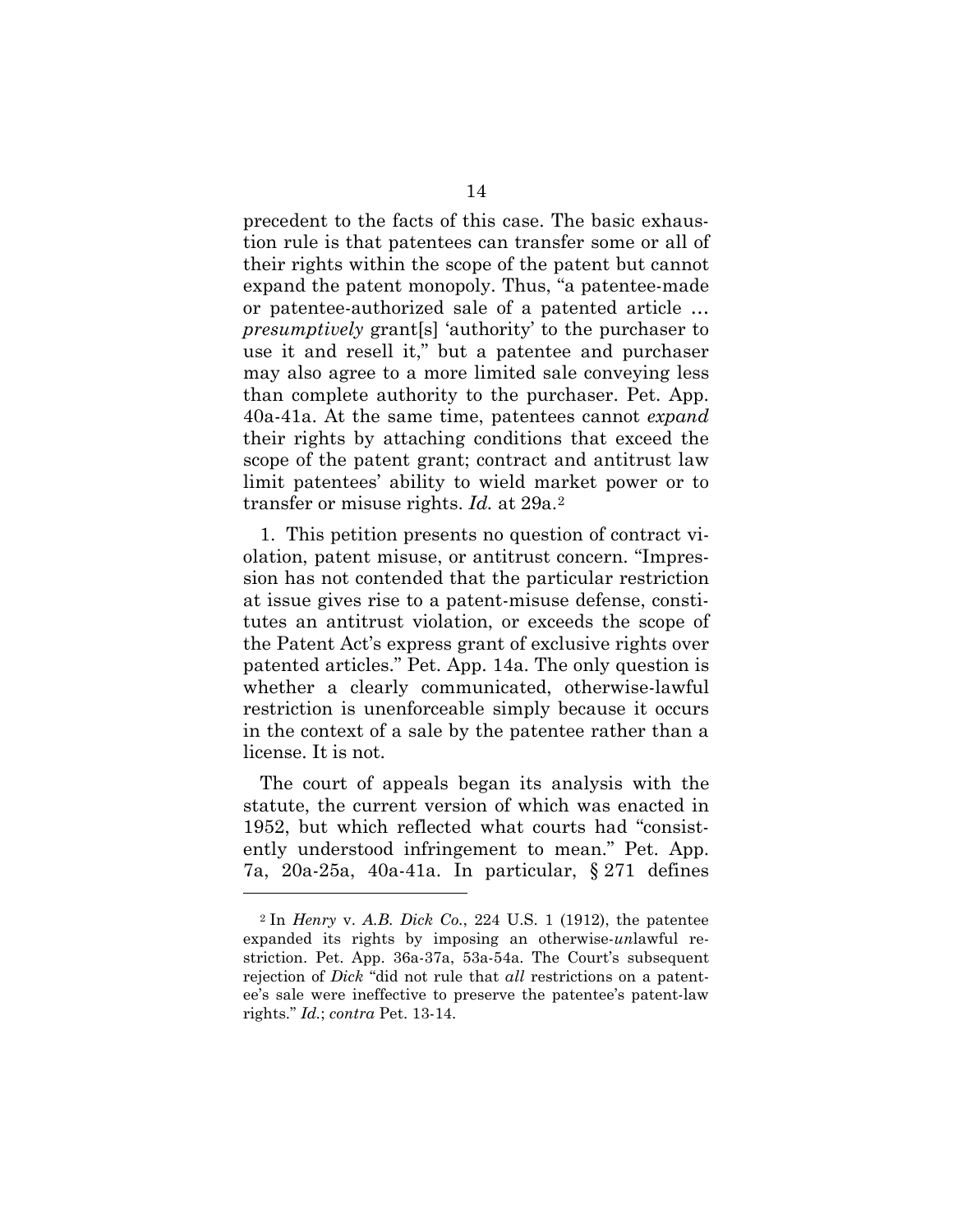what constitutes patent infringement based on whether the alleged infringer proceeds "without authority." 35 U.S.C.  $\S 271(a)$ . That language means something: "Unless granting 'authority' is to be a legal fiction, a patentee does not grant authority by denying it." Pet. App. 41a. Remarkably, considering its centrality to the reasoning below, the petition never even discusses the "without authority" text.

Recognizing that an "exhaustion rule should fit rather than contradict the statutory text," the court of appeals then considered whether any precedent required Impression's counter-textual rule. Pet. App. 41a-56a. Finding none, the court concluded the opposite: "the best lesson to draw from th[at] precedent[] … is that a patentee may preserve its patent rights by otherwise-proper restrictions when it makes and sells patented articles itself and not only when it contracts out manufacturing and sales." *Id.* at 56a. In sum, "[a] sale made under a clearly communicated, otherwise-lawful restriction as to post-sale use or resale does not confer on the buyer and a subsequent purchaser the 'authority' to engage in the use or resale that the restriction precludes." *Id.* at 26a.

2. Impression argues that the court of appeals' holding "eviscerates" a supposed "settled distinction in patent law between transfers of title and licenses." Pet. 10, 16-18. That erroneous proposition does not justify further review.

As explained above, Impression extracts its rule from the phrase "initial authorized sale" that appears in some of this Court's cases. But that begs the question of what was authorized, and does not suggest or support a distinction between sales and licenses. *Supra* 11-12. Impression's proposed distinction between what can be authorized by sales versus licenses is pure *ipse dixit*. Impression declares, for example, that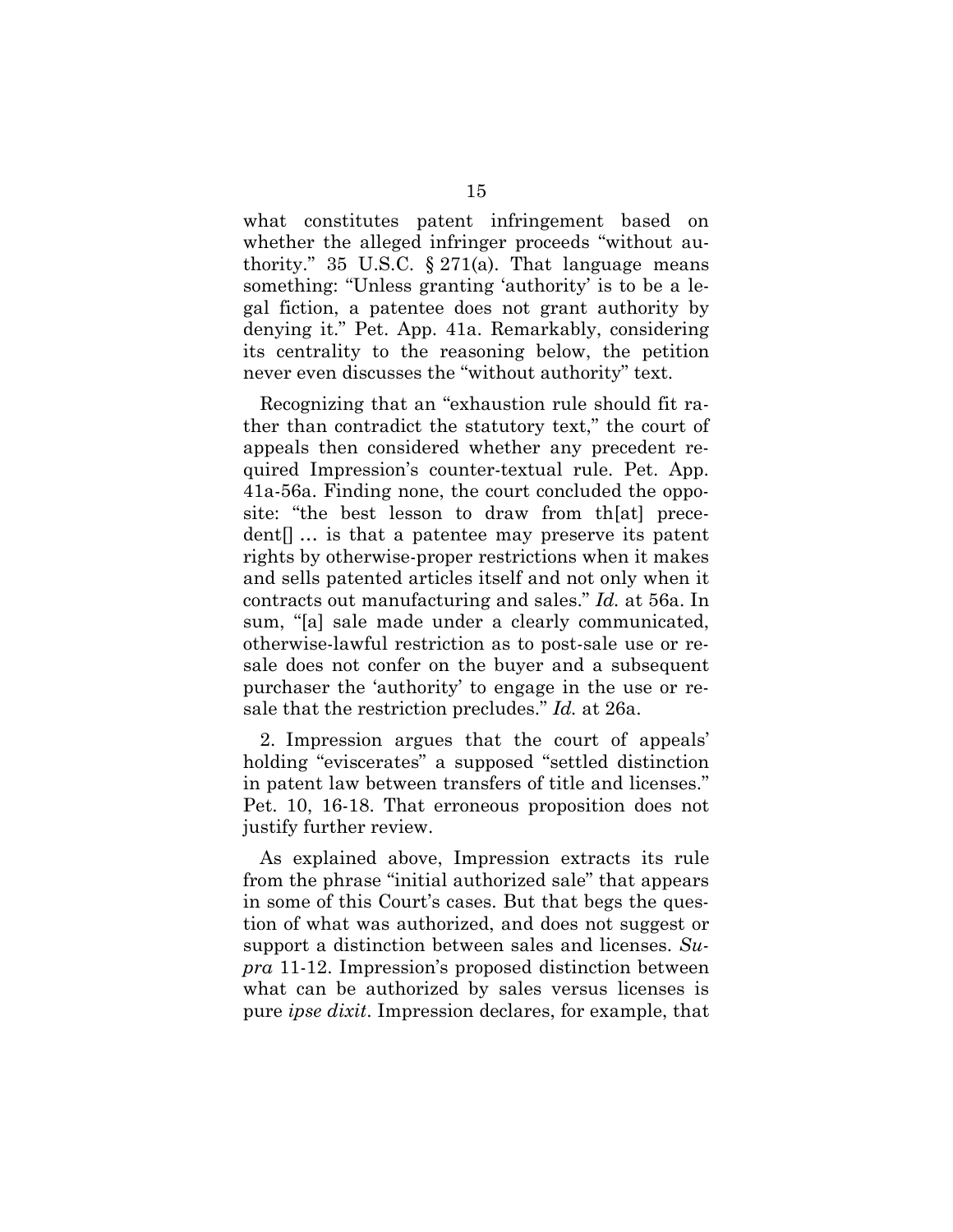the ruling below "would render the patent exhaustion doctrine meaningless, because the patentee could avoid the doctrine entirely by specifying a restriction in connection with the first sale." Pet. 18. A *contractual* limitation on patent rights, of course, requires the purchaser's agreement—hardly a "meaningless" step. In any event, a patentee can also "avoid the doctrine"—by which Impression presumably means transfer subject to clearly communicated, otherwiselawful conditions—by simply licensing the right to make and sell the articles under those conditions. Impression provides no principled basis for concluding that a patentee may not achieve in one step (by making and selling itself) what it can undeniably achieve in two (by licensing some but not all patent rights to a third party, who then sells goods embodying only those rights). See Pet. App. 26a.3

#### **C. This Question Has Been Raised And Rejected Numerous Times.**

The petition points to the government's persistently fruitless attempts to rewrite the exhaustion doctrine as a reason to grant certiorari. Pet. 18-21. That is backwards: a consistent refusal to adopt Impression's position counsels in favor of *denying* the petition because the argument has been aired before without success, and the petition identifies no drastic change in the law or other reason to change course.

 $\overline{a}$ 

<sup>3</sup> Impression also suggests the decision below is inconsistent with the common law's disfavoring of restraints on the alienation of chattels. Pet. 22-23. But the Patent Act controls in the event of a conflict, and here there is no conflict with a commonlaw rule that applies only to unrestricted sales. Pet. App. 56a-59a. Indeed, Impression's assertion would apply equally to licenses, defeating authority Impression concedes patentees retain.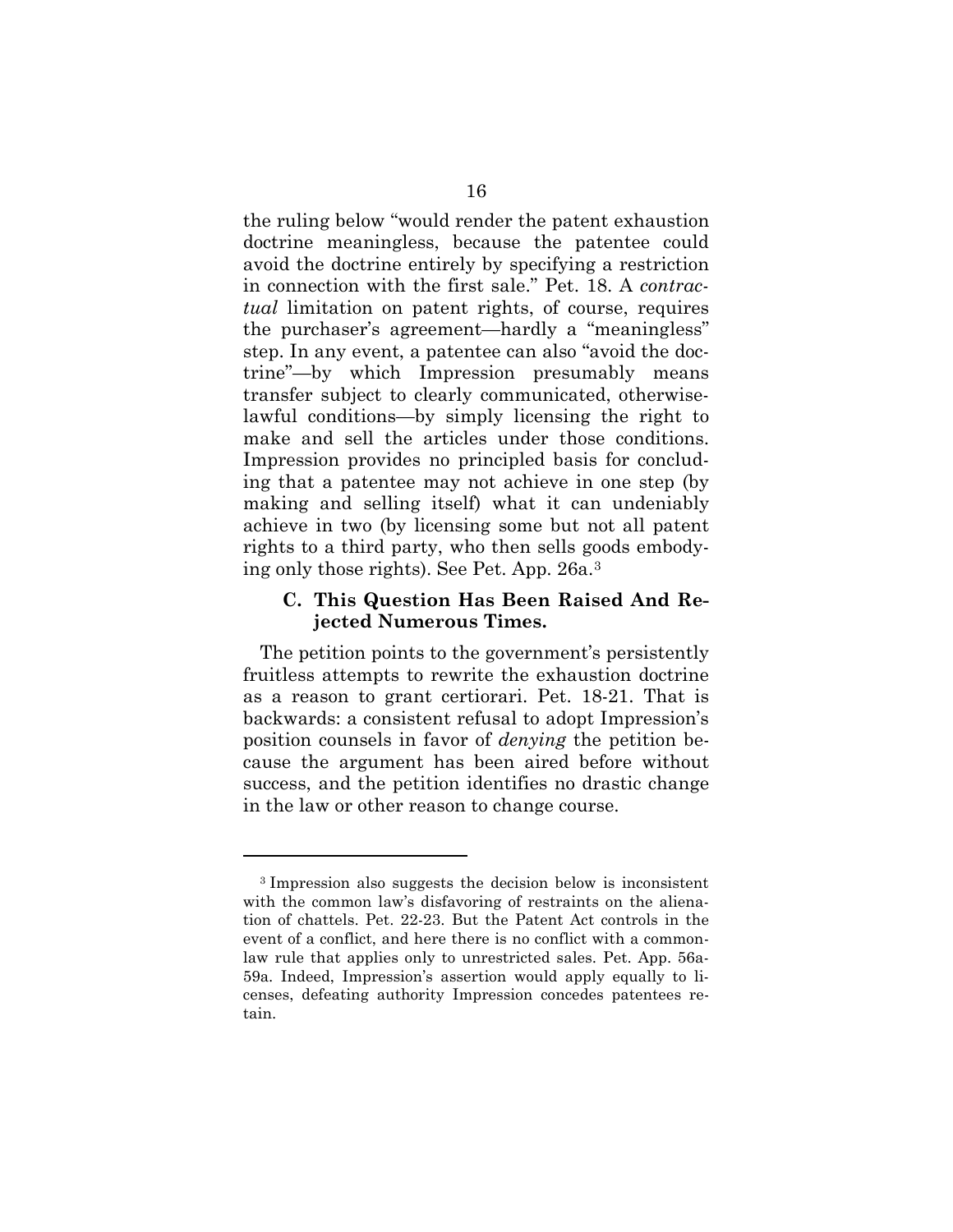At least as early as the 1930s, the government unsuccessfully urged this Court that a patentee should not be permitted "to control the use of the patented article" either "by license or by the terms of sale." U.S. Br. at 32, *Gen. Talking Pictures*, 1938 WL 39344. The Justice Department then tried and failed to convince Congress to "unconditionally outlaw" limitations on, among other things, the production and use of patented articles. 4 *Verbatim Record of the Proceedings of the Temporary National Economic Committee* 641-42 (July 17, 1939). Then came a series of requests that this Court revisit cases like *General Talking Pictures*. See, *e.g.*, U.S. Br. at 70 & n.32, *Ethyl Gasoline Corp.* v. *United States*, 1939 WL 48829 (citing the *General Talking Pictures* dissent to argue "a need exists to curtail the rights of a patentee to insert in license agreements restrictive provisions"); U.S. Br. at 33-40, *Automatic Radio Mfg. Co.* v. *Hazeltine Research*, 1950 WL 78703 ("The Rule of the General Talking Pictures Case Should Be Reexamined"). Again, this Court rejected the government's invitations to revisit settled law.

More recently, the government has apparently accommodated itself to the precedential effect of *General Talking Pictures*, and so has shifted to arguing that there is some doctrinal difference between what a patentee can do through a sale and what a patentee can do through a license. Pet. App. 26a. In *Quanta*, after *Mallinckrodt* was "centrally" featured in the court of appeals' decision under review, the government's brief asked this Court to "repudiate[]" *Mallinckrodt*. *Id.* at 32a; see U.S. Br. at 20-24, *Quanta*, 2007 WL 3353102. In response, the Court "said nothing." Pet. App. 32a. The government tried again in *Bowman* v. *Monsanto Co.*, 133 S. Ct. 1761, 1766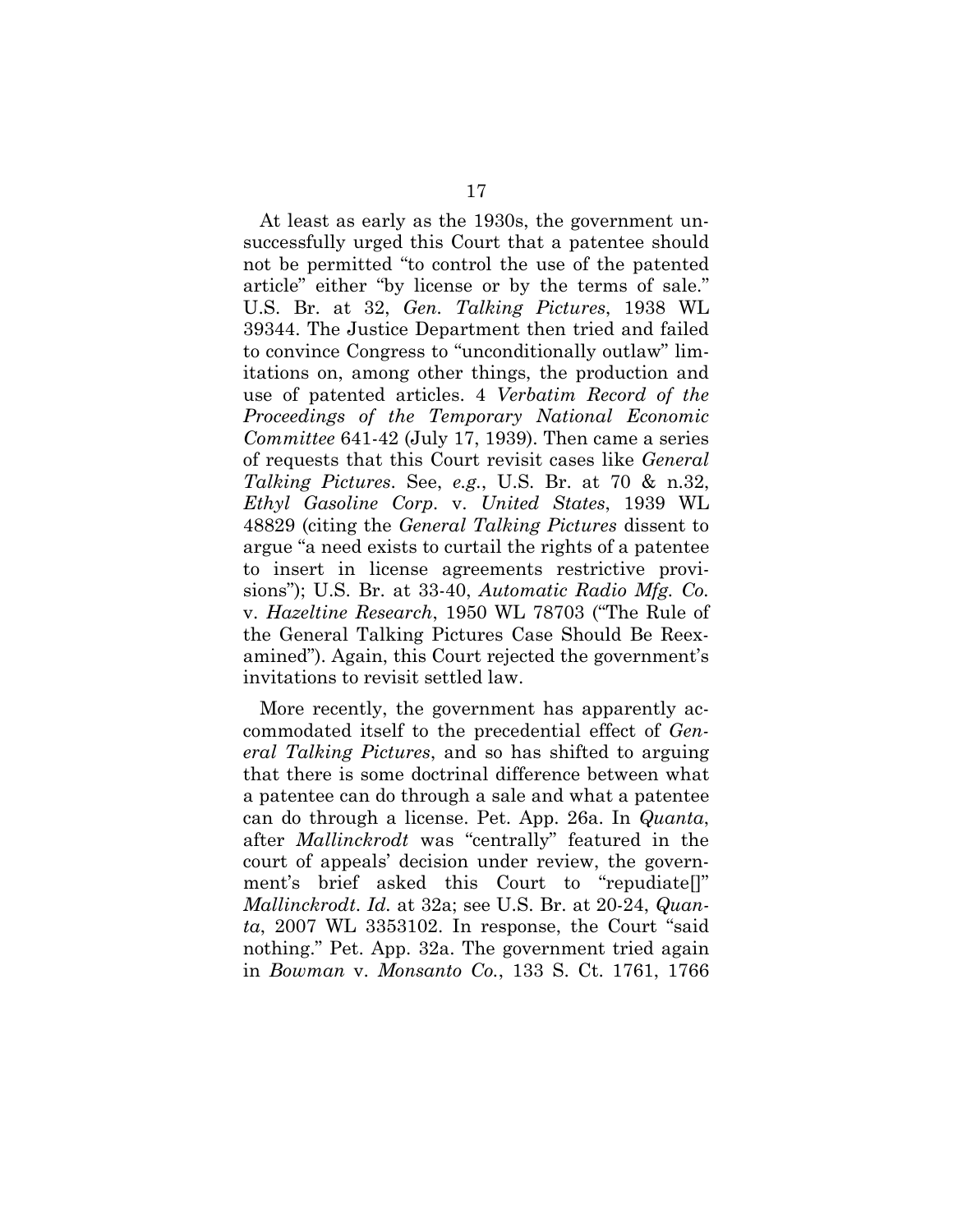(2013), see U.S. Br. at 30-33, *Bowman*, 2013 WL 137188, but the result was the same.

This Court recently explained that when precedent implicates rules of "property (patents) and contracts (licensing agreements)" on which parties rely to structure their affairs, courts should be especially wary of overturning settled expectations. *Kimble* v. *Marvel Entm't, LLC*, 135 S. Ct. 2401, 2410 (2015). The application of exhaustion doctrine to patentee sales is just such a rule. This Court and the court of appeals have heard Impression's argument numerous times and have never adopted it. And patentees and their counterparties have, for decades, ordered their sales, licenses, and investments around the rules the court of appeals reaffirmed. Impression offers no compelling reason or changed circumstance for this Court to now consider whether to unsettle such firmly established precedent.

# **D. The Court Of Appeals' Decision Threatens No Grave Consequences Warranting This Court's Intervention.**

The policy contentions Impression and its *amici* advance are both misguided and not implicated by the court of appeals' decision in any event. Pet. 21-23.

To begin with, Impression and *amici* spill the most ink asserting that markets will "grind to a halt" and downstream purchasers will be hamstrung and unduly exposed to the risk of infringement liability. *Id.* at 1, 17-23; see also, *e.g.*, Intel Br. 18-20 (worrying about PEZ candy dispensers); Costco Br. 2-3; AMDR Br. 13- 14. These claims are baseless.

As for the first, the decision below reaffirmed the court of appeals' own decades-old precedent, which was itself based on this Court's cases dating back even further. Pet. App. 59a-60a. Commerce has not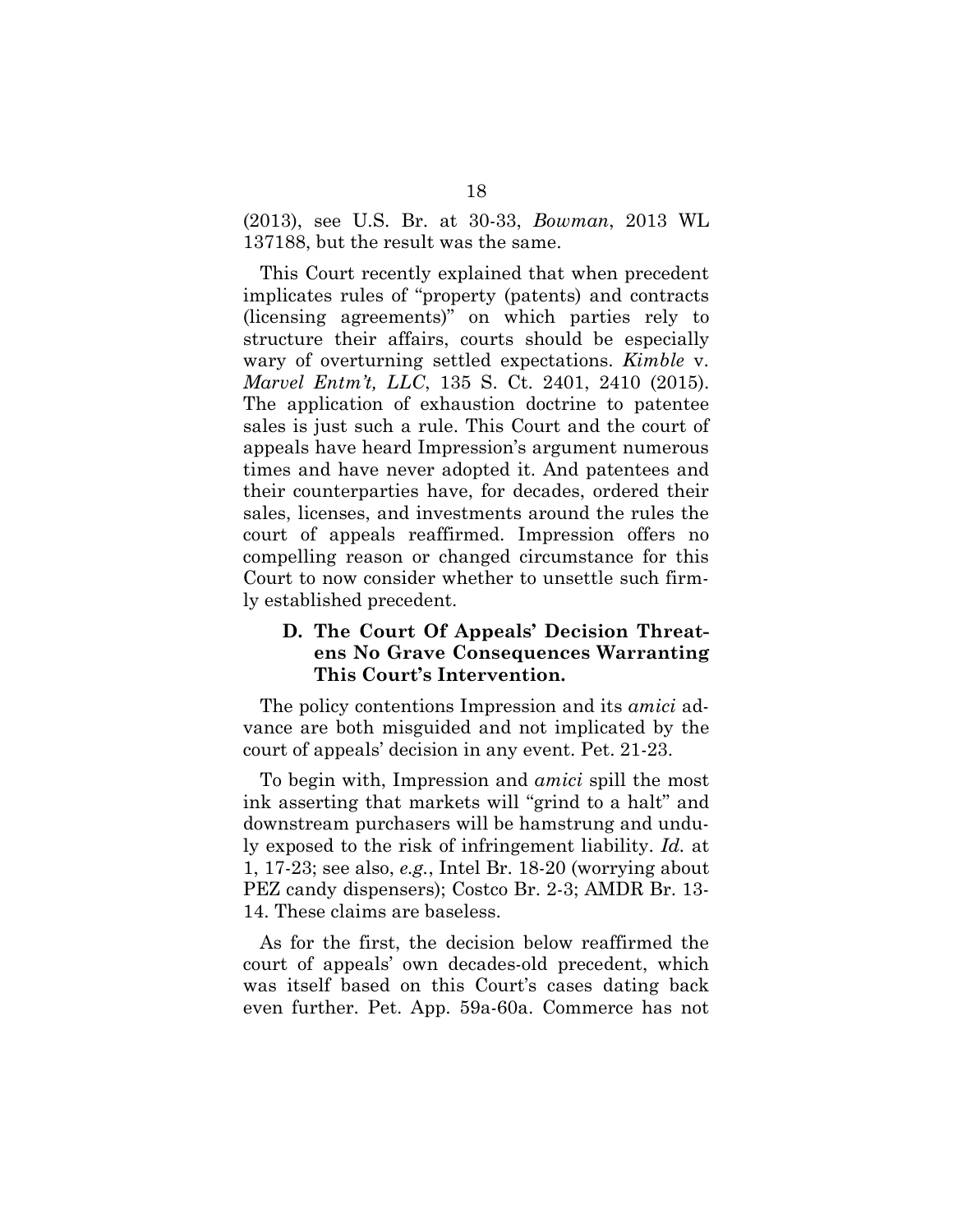ground to a halt, and there is no reason to think it will suddenly do so now.

As for the risk of exposure to downstream purchasers, any concerns about notice, contract enforceability, and consumer expectations are not implicated by this case. The court below did not bless any "unilateral pronouncements," "sticker notice," or "post-sale restrictions otherwise unenforceable under contract law." Profs. Br. 2, 12, 17-18. Indeed, the court could not have done so because the parties *stipulated* that the single-use limitations represent a valid and enforceable contract, for which each counterparty had valid notice. Pet. App. 11a, 14a. The record in this Court, therefore, indicates that downstream purchasers *do* have notice of restrictions on the products, *id.*  at 26a, and any questions about consumer surprise and constructive knowledge, *e.g.*, Auto Care Br. 3, are not presented here. If those concerns warrant review, they should be addressed in a case with a record that presents them. This is not that case.

Other contentions fare no better. For example, the decision threatens no "dramatic" "anticompetitive implications," Pet. 22, because patentees can achieve the same results through licenses. Pet. App. 26a; see also *id.* at 62a (more flexible regime can be procompetitive). Nor does it allow patentees to secure more than one "reward" for their patents, Pet. 21, because the single-use cartridges' reduced prices reflect the value of what is conveyed, Pet. App. 11a. Lexmark's pricing structure does not produce double recoveries for the same reason that a patentee who leases a product does not reap more than one "reward" just because it might be paid more than once, or more in total than if it sold the product unconditionally.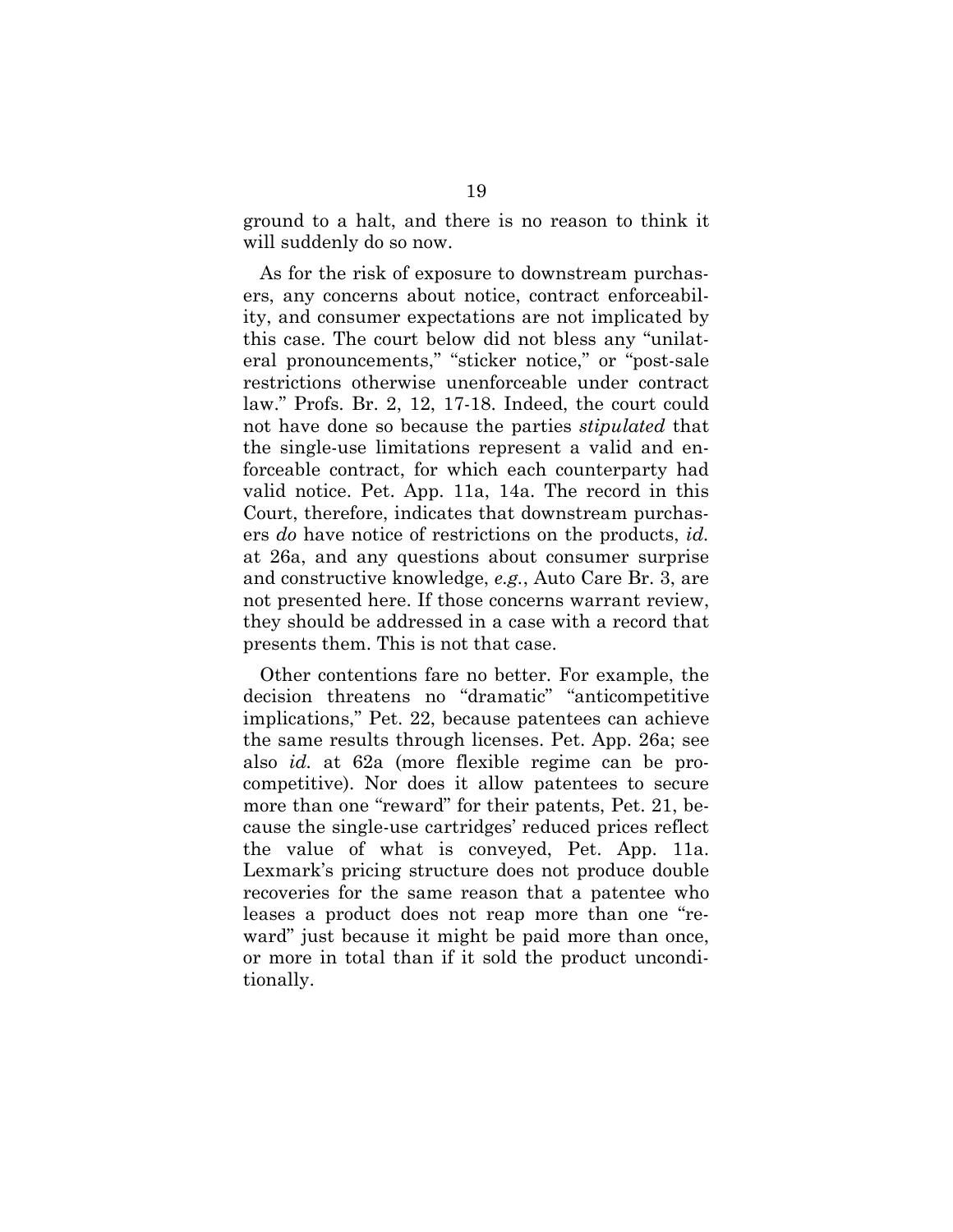Recognizing that Congress can best assess these contentions, the court of appeals could "say only that the amicus presentations [on both sides] g[a]ve [it] no reason to depart from the application of § 271 [it] derive[d] from the statute and precedent." Pet. App. 60a. Repetition of the same policy arguments here does not justify review by this Court.

## **II. THE COURT SHOULD DENY REVIEW OF THE SECOND QUESTION PRESENTED CONCERNING FOREIGN SALES.**

The petition identifies no basis on which this Court should review, much less disturb, the decision below with respect to foreign sales. The court of appeals thoroughly, unanimously, and correctly rejected Impression's extreme position that any foreign sale always exhausts all U.S. patent rights. The wellestablished rule reaffirmed below—that foreign sales *may*, but do not *automatically*, exhaust U.S. rights is consistent with the text and scope of the Patent Act, the precedents of this Court and the courts of appeals, the positions of the President and Congress, and prevailing commercial practices and trade policies. Impression's arguments have not persuaded a single judge. Its flimsy case for certiorari therefore rests on illusory tension with a 1628 English treatise, an 1885 district court ruling, and a 2012 interpretation of the *Copyright* Act. The parade of horribles imagined by *amici* turns on facts and claims wholly absent from this case and, in any event, has not come to pass under the longstanding precedent reaffirmed below.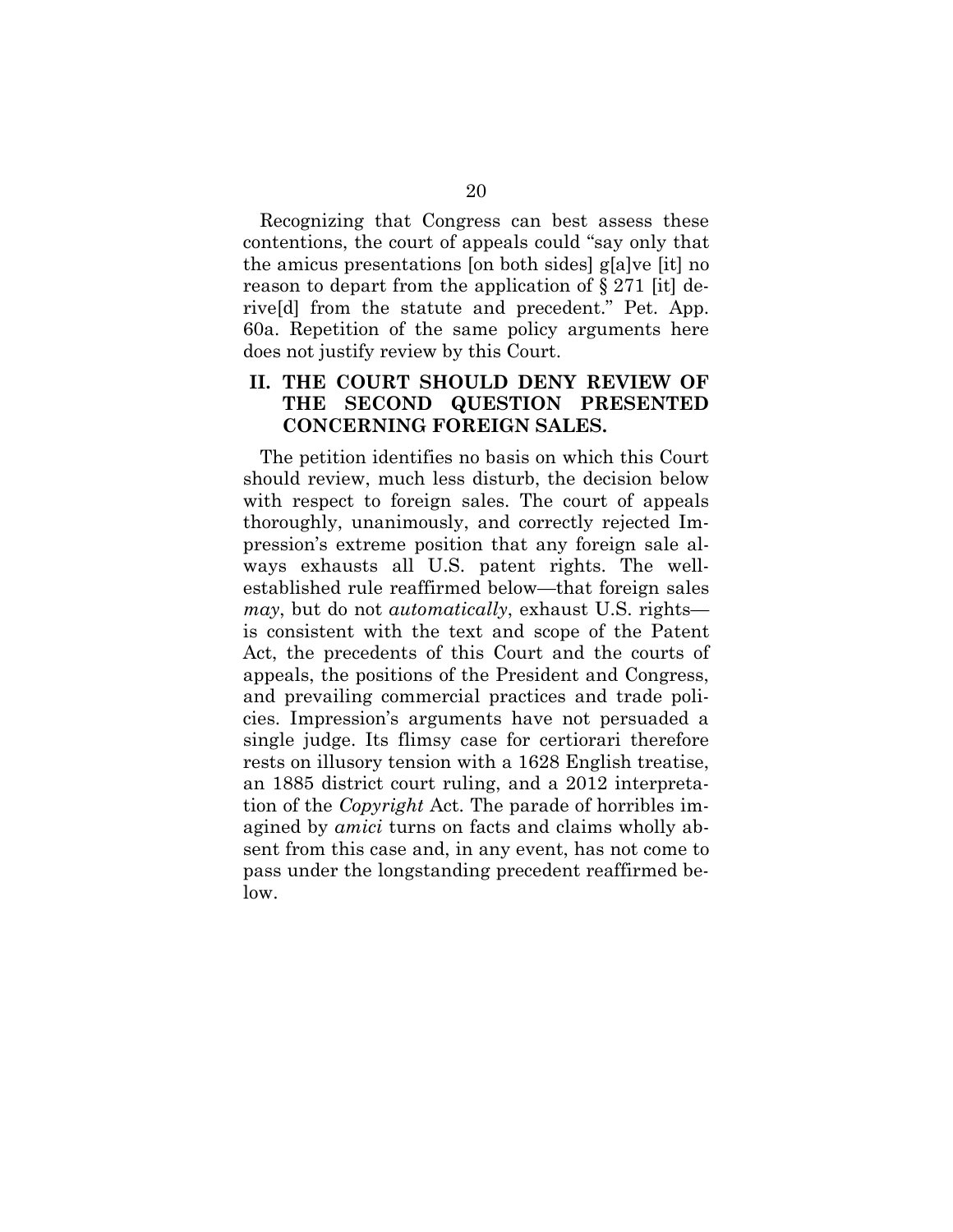## **A. The Court Of Appeals' Decision Is Consistent With The Precedents Of This Court And The Courts Of Appeal.**

1. The decision below, and the court of appeals' decision in *Jazz Photo* it reaffirmed, adhere to the sole decision of this Court to address foreign sales and exhaustion. *Boesch* v. *Graff* held that the buyer of a patented burner in Germany lacked authority under U.S. patent law to import and sell the burner in the United States. 133 U.S. 697 (1890). The foreign sale, this Court squarely held, did not extinguish the U.S. patentee's rights under U.S. law to exclude others from making and selling the product here. *Id.* at 702. The Court recognized the separate foreign and U.S. rights at issue, expressly distinguishing the buyer's right to "make and sell" the article in Germany "under the laws of that country" from "the rights off patentees under a United States patent." *Id.* at 703.

Impression and its *amici* highlight that the seller in *Boesch* was not authorized by the U.S. patentee to sell the burner. That was true, but irrelevant. The German sale was "authorized" by German prior-use law rather than the U.S. patentee. *Id.* at 702. Although the seller had the right to sell in Germany "under the laws of that country," his purchasers "could not be thereby authorized to sell the articles in the United States in defiance of the rights of patentees under a United States patent." *Id.* at 703. Impression emphasizes the Court's statement that the German buyer sought to "import th[e] [burners] to and sell them in the United States, *without the license or consent of the owners of the United States patent*." Pet. 29 (quoting 133 U.S. at 702). What was lacking, however, was not consent to sell in Germany, where German law applied, but consent to sell in the United States, where U.S. law gave the U.S. patentee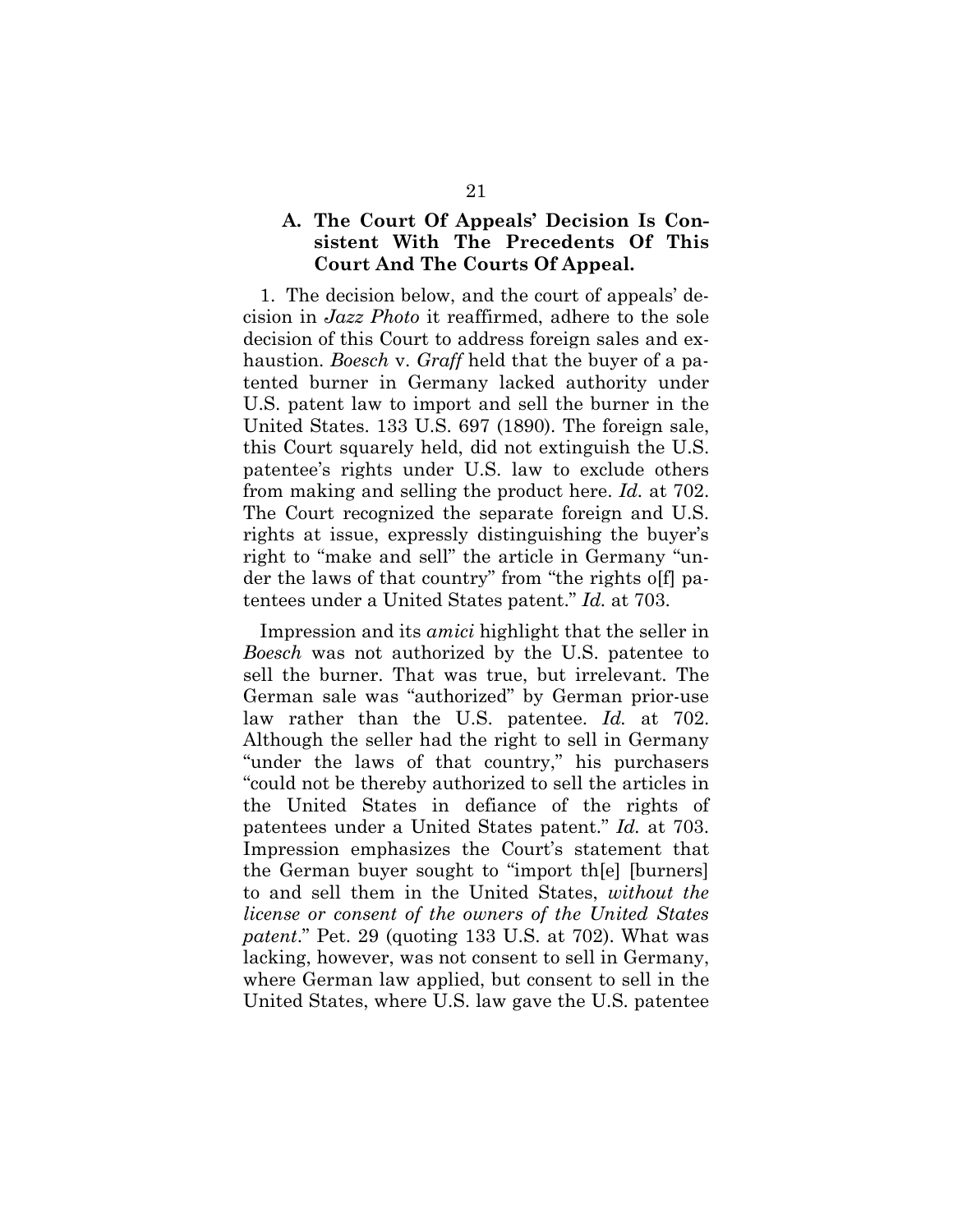authority to exclude the imports regardless of their lawfulness in Germany. *Boesch* therefore answers the precise question raised by Impression: a lawful sale abroad does not necessarily give the purchaser "authority" under 35 U.S.C. § 271(a) to make, sell, and import the invention here. Pet. App. 77a-78a.

For over a century, as the court of appeals exhaustively explained, U.S. courts have followed *Boesch* in rejecting automatic worldwide exhaustion regardless of whether the U.S. patentee authorized or was compensated for the foreign sale.

- *Dickerson* v. *Matheson*, 57 F. 524, 527-28 (2d Cir. 1893), discussed *Boesch* in affirming an infringement finding after an authorized foreign sale that did not permit import into the United States. Pet. App. 91a-92a.
- *Dickerson* v. *Tinling*, 84 F. 192, 194 (8th Cir. 1897), quoted *Boesch* in barring import into the United States despite a lawful sale abroad. Pet. App. 92a.
- *Daimler Manufacturing Co.* v. *Conklin*, 170 F. 70, 72 (2d Cir. 1909), discussed *Boesch* in enjoining a car buyer, who had purchased in Germany, from using the car in the United States without a license from the U.S. patentee. The German sale—as in *Boesch* could take the car "out of the monopoly of the German patent," but not "the monopoly of the American patentee who has not sold." *Id.*; Pet. App. 93a-94a.
- *Curtiss Aeroplane & Motor Corp.* v. *United Aircraft Engineering Corp.*, 266 F. 71, 77, 79- 80 (2d Cir. 1920), cited *Boesch* in allowing the use of airplanes in the United States where the Canadian seller and British buyer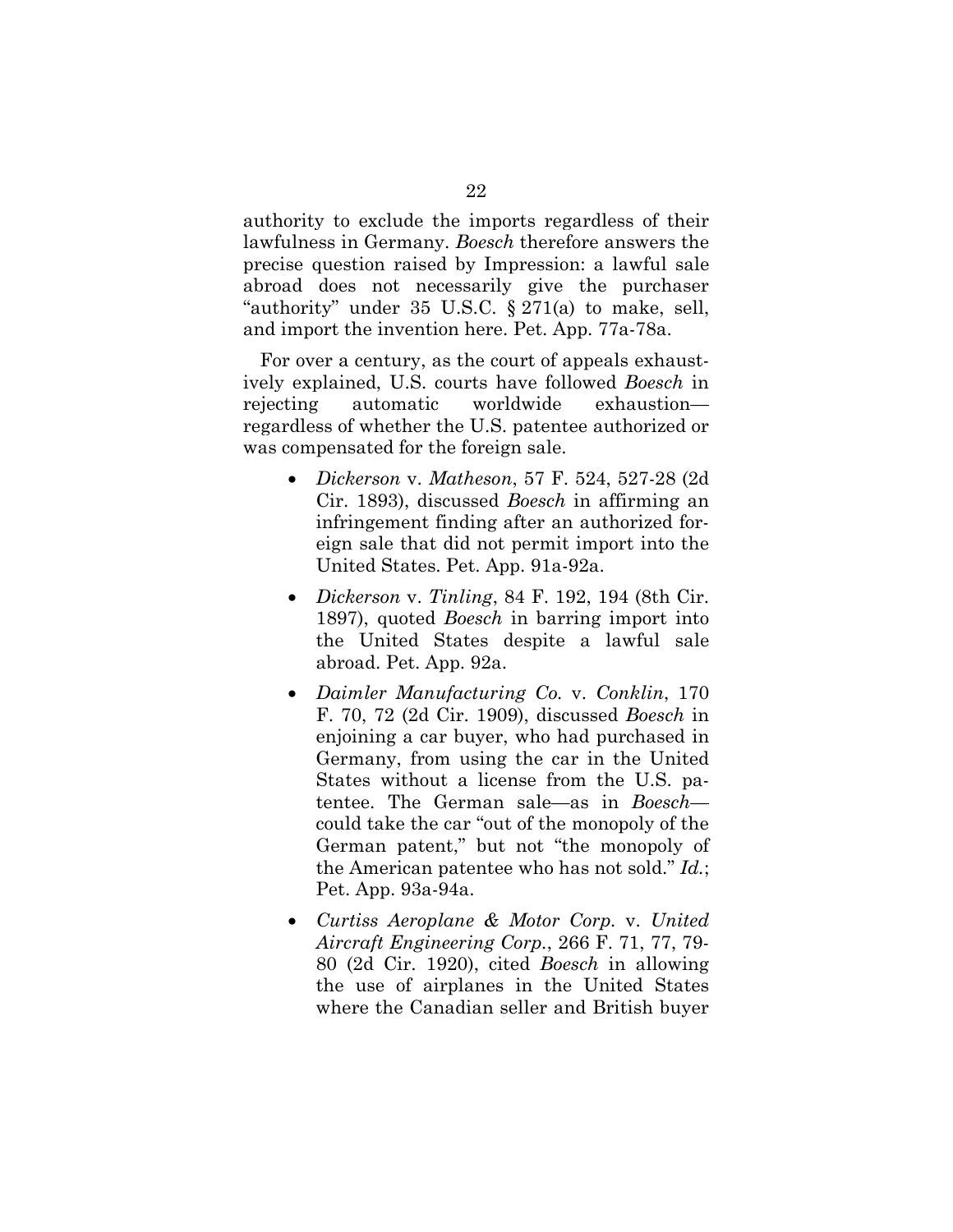agreed to a global license that covered the United States. Pet. App. 94a-95a; see also SanDisk Br. 18 (discussing global license at issue in *Curtiss*).

- *A. Bourjois & Co.* v. *Katzel*, 260 U.S. 689, 692 (1923), cited *Boesch* in rejecting a rule of automatic worldwide *trademark* exhaustion. Pet. App. 84a.
- *Griffin* v. *Keystone Mushroom Farm*, 453 F. Supp. 1283, 1284-87 (E.D. Pa. 1978), analyzed *Boesch* in holding that the lawful purchase of U.S.-patented machines in Italy could not defeat the rights of the U.S. patentee in the United States, even though the patentee controlled both the Italian and U.S. patents. Pet. App. 95a-96a.
- *Sanofi, S.A.* v. *Med-Tech Veterinarian Products, Inc.*, 565 F. Supp. 931, 937-38 (D.N.J. 1983), distinguished *Boesch* on the ground that, unlike the U.S. patentee in *Sanofi* that validly parted with its patent rights through a sale in France, the U.S. patentee in *Boesch*  "neither received compensation" from the German sale "*nor consented to its importation* in this country." (emphasis added). Pet. App. 96a-97a.
- *Jazz Photo Corp.* v. *ITC*, 264 F.3d 1094 (Fed. Cir. 2001), relied on *Boesch* in ruling that U.S. patent rights were not exhausted by the foreign sale of cameras that (like Impression's infringing cartridges) were reimported without authorization for sale into the United States*.* Pet. App. 64a-66a.
- *Fuji Photo Film Co.* v. *Jazz Photo Corp.*, 394 F.3d 1368, 1376 (Fed. Cir. 2005), specifically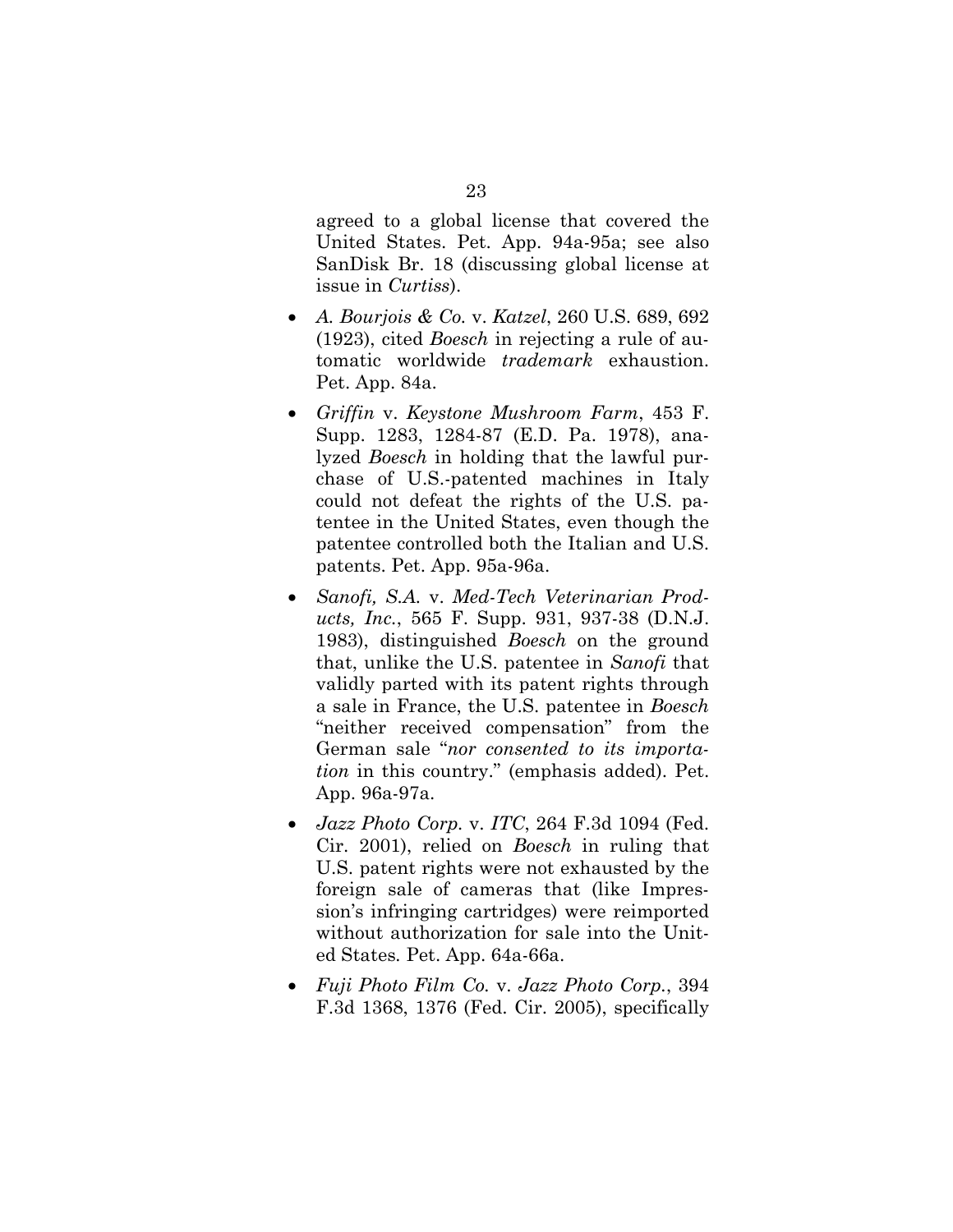rejected Impression's "unauthorized sales" interpretation of *Boesch* in affirming the rule against automatic international exhaustion set forth in *Jazz Photo* v. *ITC.* Pet. App. 66a.

Notwithstanding this authority, the petition states that "a consistent line of patent cases" stretching "over a century" indicates that "a sale outside the United States authorized by the U.S. patentee has long been understood to exhaust U.S. patent rights." Pet. 24, 27. In support, the petition discusses only one such decision—*Holiday* v. *Mattheson*—a 130-year-old district-court outlier that predated *Boesch* and confronted the exhaustion question in terms of domestic law rather than territorially distinct patent rights. 24 F. 185, 185 (C.C.S.D.N.Y. 1885); Pet. App. 86a. The point of *Holiday*'s ruling, according to Impression, is that the "same exhaustion rule governing authorized domestic sales *also* applies to authorized sales abroad." Pet. 28. But Impression cites no authority for such broad-brush equivalence between foreign and domestic patent rights, because no such authority exists. There is simply no conflict, much less a real split, among the lower courts' application of this Court's holding in *Boesch* to reject Impression's proposed rule of automatic worldwide exhaustion.

Lacking any conflict with the rule of *Boesch*, the petition points to a decision that does not even cite *Boesch*—this Court's decision in *Quanta* v. *LG Electronics*. The petition states, bizarrely, that the "critical question for exhaustion purposes" is whether "an article can *practice* a U.S. patent outside the United States." Pet. 31. Impression does not and cannot explain why that question determines whether a foreign sale triggers exhaustion. The discussion in *Quanta* pertains to whether a product substantially embodies a method patent—an issue not implicated in this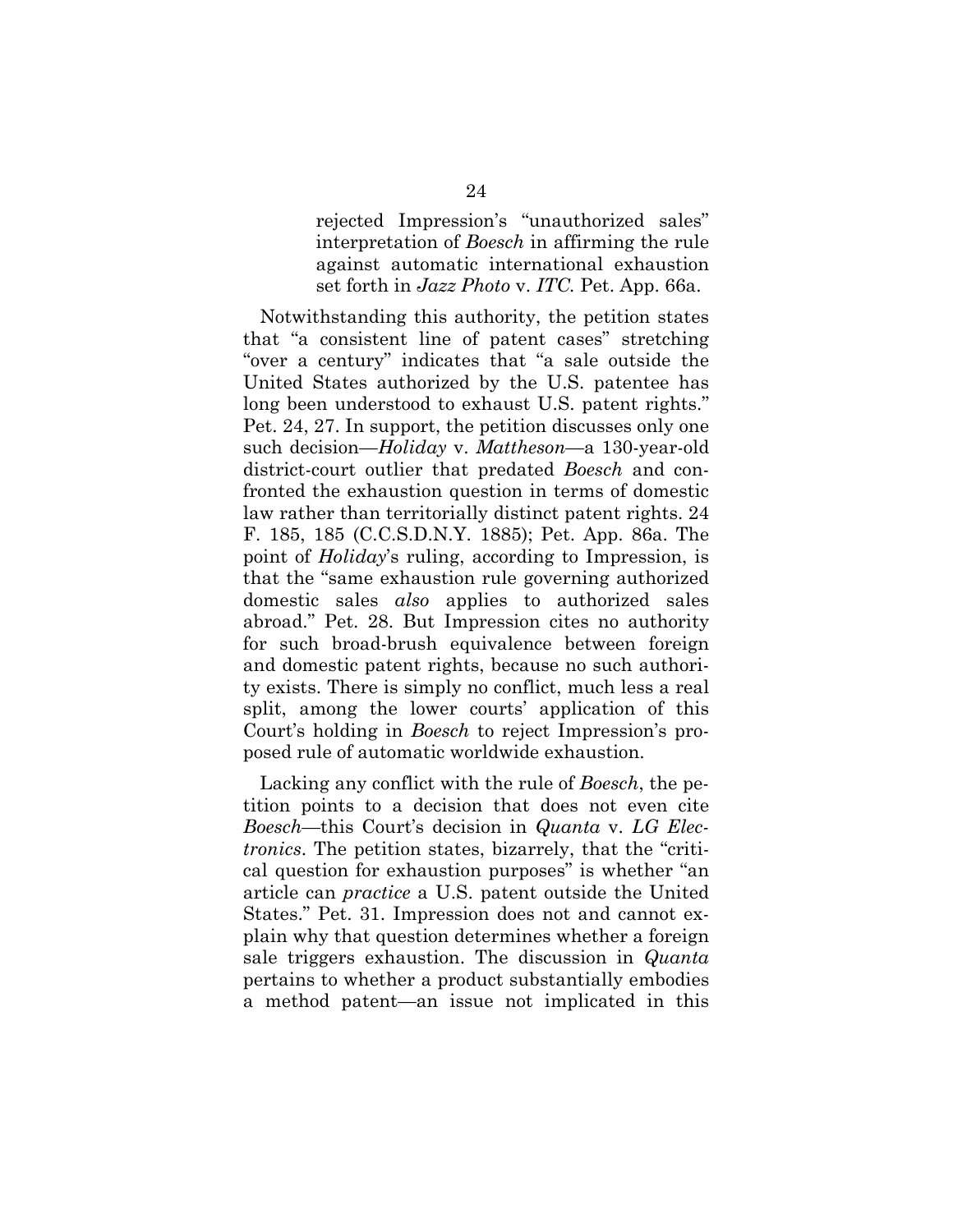case. Indeed, *Quanta* never mentioned *Boesch* despite LGE's contention that exhaustion based on foreign sales was a question for remand. Pet. App. 66a n.14. There is no basis to infer that *Quanta* departed from exhaustion precedent in such an obtuse manner.<sup>4</sup>

2. Because patent-law precedents offer no conflict or other reason to grant review, Impression looks to this Court's interpretation of the Copyright Act in *Kirtsaeng*. Here, again, the petition mistakenly claims this Court *sub silentio* overruled its precedent in a case that did not present any question of patent exhaustion.

The question in *Kirtsaeng* was whether importation of copyrighted textbooks manufactured outside the United States infringed the publisher's rights under the Copyright Act, see 17 U.S.C. § 106(3), or was instead protected by the Act's first-sale provision, § 109(a). 133 S. Ct. at 1355-56. After examining whether a textbook printed and sold abroad was "lawfully made under" the Copyright Act, the Court concluded that textbooks printed consistent with the U.S. Copyright Act and sold in Thailand could be resold in the United States free of copyright restrictions. The ruling was based on § 109's distinct text, legislative history, and common-law background, in addition to its practical effects—none of which applies to Impression's infringing cartridge sales. *Id.* at 1358, 1364.

 $\overline{a}$ 

<sup>4</sup> Indeed, the government in *Quanta* confirmed both that foreign sales were not at issue and that this Court had already "made clear" in *Boesch* "that a sale under a foreign patent in that foreign country does not exhaust the patent rights under the corresponding United States patent." U.S. Br. at 9 n.2, *Quanta*, 2007 WL 3353102 (citing *Boesch*, 133 U.S. 697).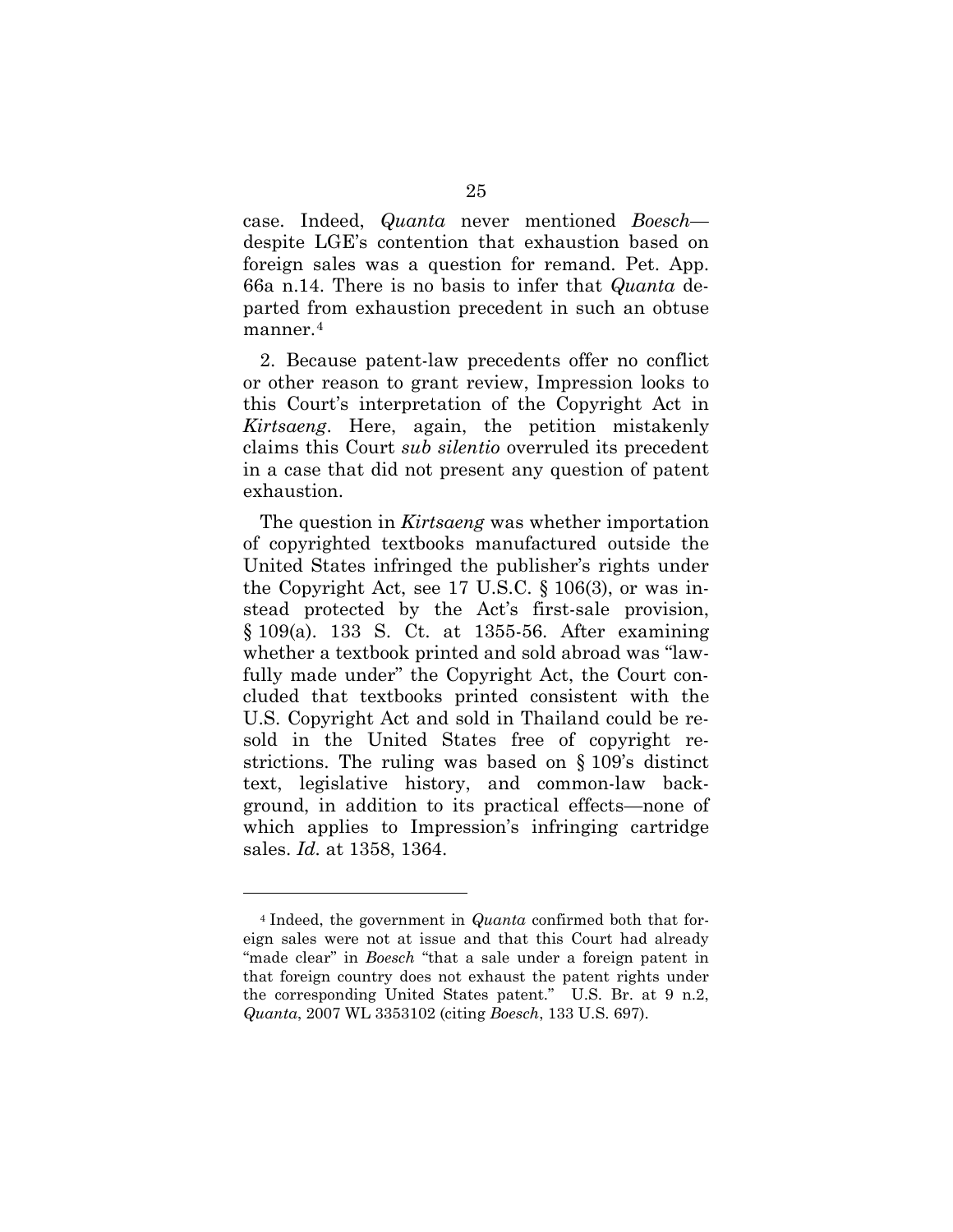*Kirtsaeng* addressed the text of the Copyright Act rather than Patent Act, and never mentioned patent law. That is not surprising, given that patent and copyright decisions are not interchangeable. *Bobbs-Merrill Co.* v. *Straus*, 210 U.S. 339, 346 (1908). Under the Copyright Act, unlike the Patent Act, an owner's right to control importation is subsidiary to the distribution right. That is, one does not need "authority" from the owner to sell or import within the United States, *contra* 35 U.S.C. § 271(a), but may sell "without the authority of the copyright owner" under 17 U.S.C. § 109(a). See *Quality King Distribs., Inc.* v. *L'anza Research Int'l, Inc.*, 523 U.S. 135, 142 (1998). Critically, the relevant provisions of the Copyright Act impose no geographic limitation on the rights extinguished through a first sale, referring simply to the rights of an "owner of a copyright under this title" without respect to location. See *Kirtsaeng*, 133 S. Ct. at 1362; Pet. App. 66a.

Aside from these specific textual differences, patent and copyright infringement differ in ways central to the Court's analysis in *Kirtsaeng*. Pet. App. 73a-76a. Patent law remains a distinctly territorial regime under the Paris Convention in which a grant (the scope of which often differs substantially) must be obtained, maintained, and enforced independently in different jurisdictions. The rules for acquiring and infringing a copyright are largely harmonized across the 168 national parties to the Berne Convention. See *Golan* v. *Holder*, 132 S. Ct. 873, 878-79 (2012). And the copyright is not conferred by the positive law of individual countries, but inheres in the writing itself, immediately upon creation. Further, *Kirtsaeng*'s concerns about libraries and museums have no apparent analog in the patent realm, 133 S. Ct. at 1364-67, and concerns of user uncertainty are less acute given the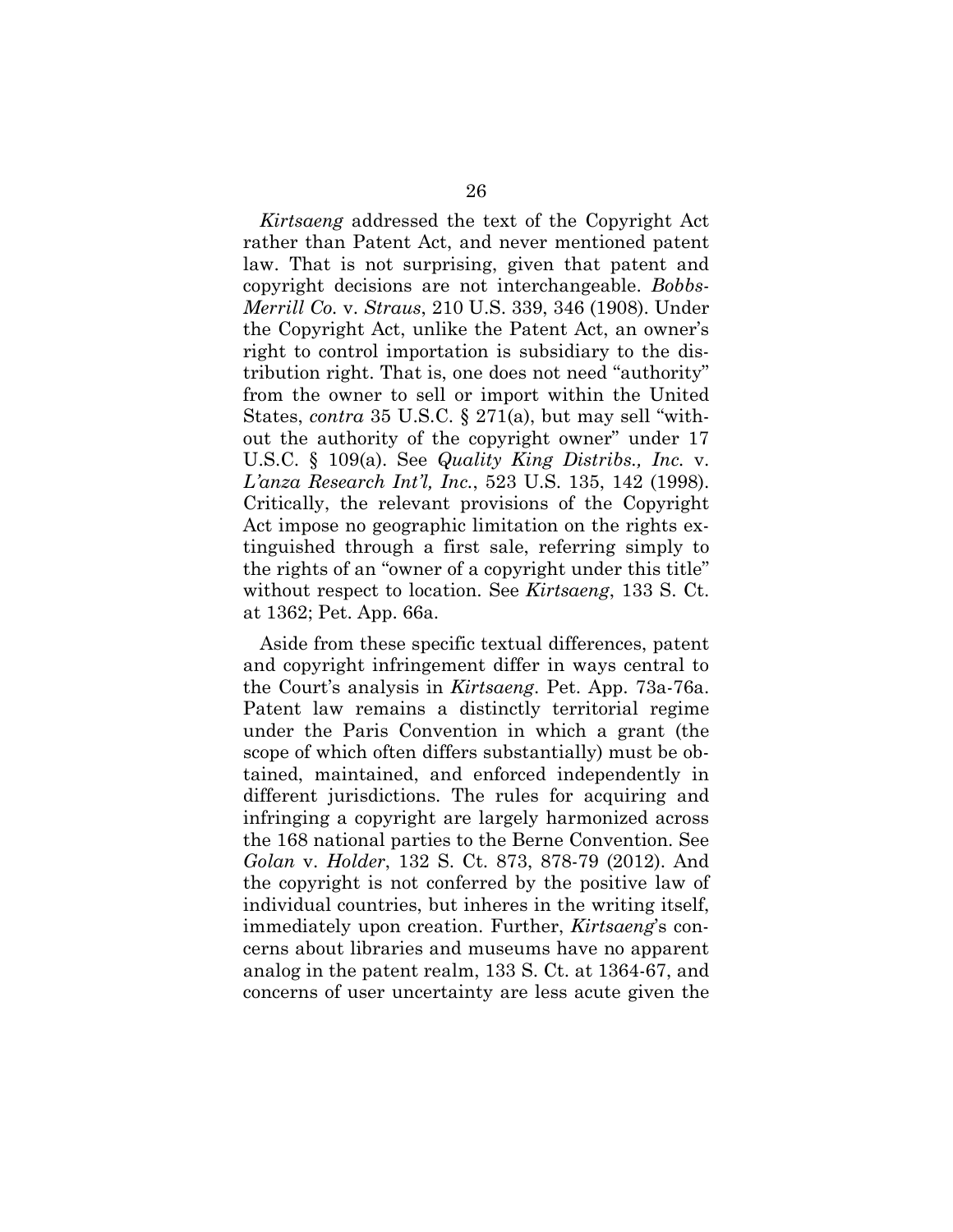long and variable duration of a copyright in contrast to the readily determinable 20-year life of a U.S. patent. Issues such as fair use and parody, moreover, are unique to copyright. Thus, the concerns articulated in *Kirtsaeng* cast no equivalent doubt on the "geographical interpretation" that otherwise applies to the Patent Act. *Id.* at 1358.

Finally, the common-law considerations raised in *Kirtsaeng* are not implicated here. There the Court, having found that Congress intended no territorial limit on the Copyright Act's first-sale provision, found further support for the legislature's decision in Lord Coke's 1628 treatise. *Id.* at 1363. Such an exercise would be inapposite under the Patent Act, because that statute, and the cases interpreting its associated exhaustion doctrine, *e.g.*, *Boesch*, repeatedly and expressly "mak[e] … geographical distinctions," *contra*  133 S. Ct. at 1363. Congress's statutory commands trump any interpretive influence common-law rules might otherwise have when a statute's territorial reach is less clearly circumscribed. Whatever value a 1628 English treatise may have had in bolstering *Kirtsaeng*'s conclusion that Congress did not intend to geographically limit the Copyright Act's statutory first-sale doctrine, it finds no purchase in the analysis of the patent exhaustion doctrine's plainly territorial reach.

# **B. The Court Of Appeals' Decision Is Correct.**

Impression's petition is, at bottom, a request for error correction that identifies no error. The careful analysis below is demonstrably correct under the Patent Act's text and precedent. "[W]hoever *without authority* makes, uses, offers to sell, or sells any patented invention, within the United States or imports into the United States any patented invention … infringes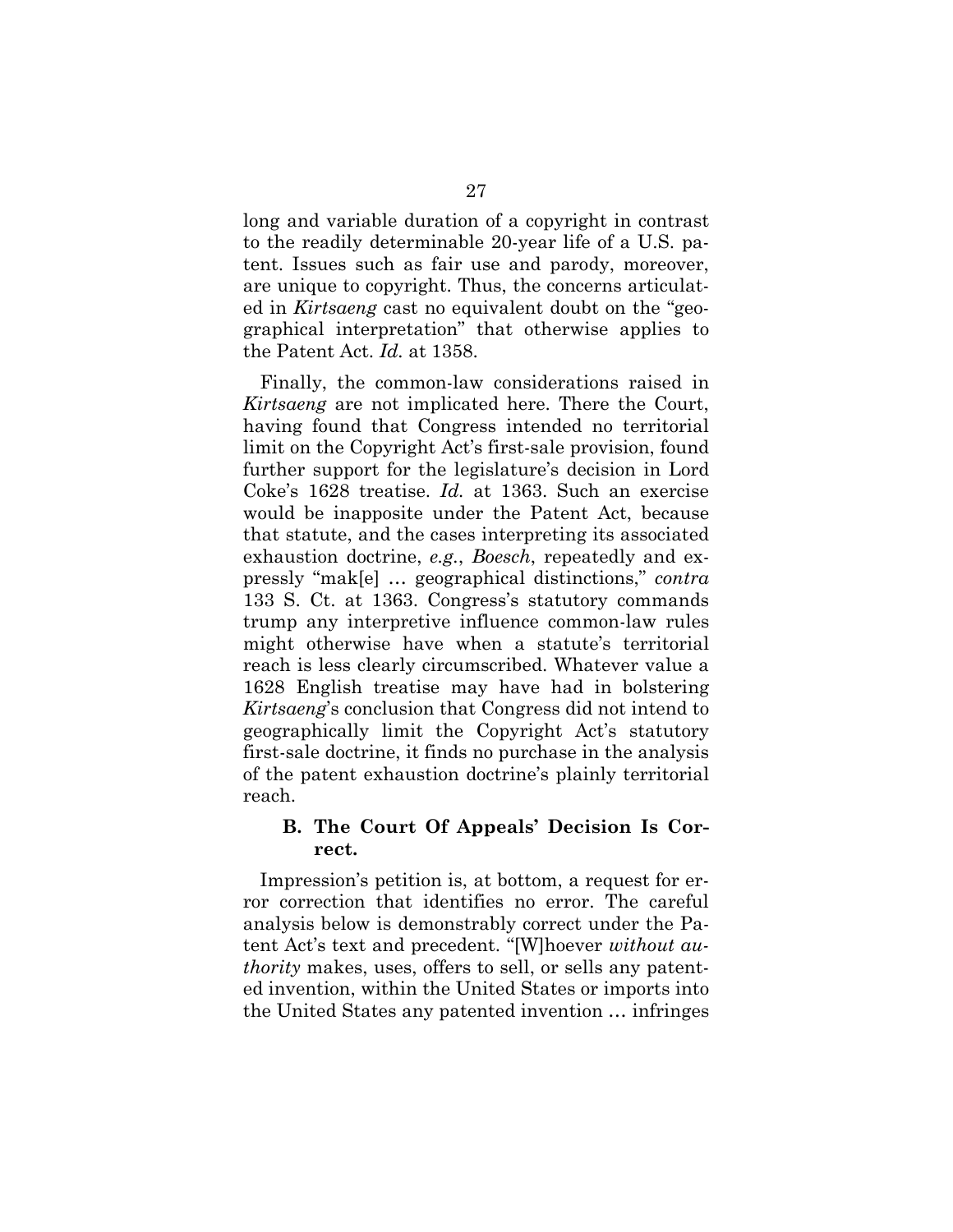the patent." 35 U.S.C. § 271(a) (emphasis added). The patentee possesses a statutory "right to exclude others" from taking these steps. *Id.* § 154(a).5 Under the exhaustion doctrine, however, an unrestricted sale grants the buyer the "authority" to use or sell a product. By exhausting the patent rights, the sale "eliminates the legal restrictions on what authorized acquirers 'can do with an article embodying or containing an invention'" whose sale the patentee authorized. *Helferich Patent Licensing, LLC* v. *N.Y. Times Co.*, 778 F.3d 1293, 1301 (Fed. Cir. 2015) (quoting *Bowman* v. *Monsanto Co.*, 133 S. Ct. 1761, 1766 & n.2 (2013)); see Pet. App. 71a-73a.

The foreign sale of a product patented in the United States does not "eliminate[] the legal restrictions" imposed by the U.S. patent, *id.*, because the U.S. patent right does not stand in the way of the product's sale or use abroad in the first place. U.S. patents have no force in foreign countries. *Deepsouth Packing Co.* v. *Laitram Corp.*, 406 U.S. 518, 531 (1972). The Act speaks in expressly territorial terms: it confers exclusive rights "throughout the United States," bars importation "into the United States," and establishes liability for infringement "within the United States." 35 U.S.C. §§ 154(a)(1), 271(a). The absence of corresponding statutory rights or limitations in foreign jurisdictions reflects obligations, dating to the 1883

 $\overline{a}$ 

<sup>5</sup> Impression insists "there is no statutory language to interpret" regarding foreign sales and exhaustion. Pet. 26 (emphasis omitted). And only one *amicus* bothers to discuss the statute though it contends that exhaustion is a free-standing, judgemade doctrine that can trump Congress's text. Profs. Br. 2-3, 7- 8. Basic separation-of-powers principles, however, underscore that the contours of the exhaustion defense must be consistent with and subordinate to the text of the Patent Act. *See* Pet. App. 24a (citing *Octane Fitness, LLC* v. *ICON Health & Fitness, Inc.*, 134 S. Ct. 1749, 1755-56 (2014)).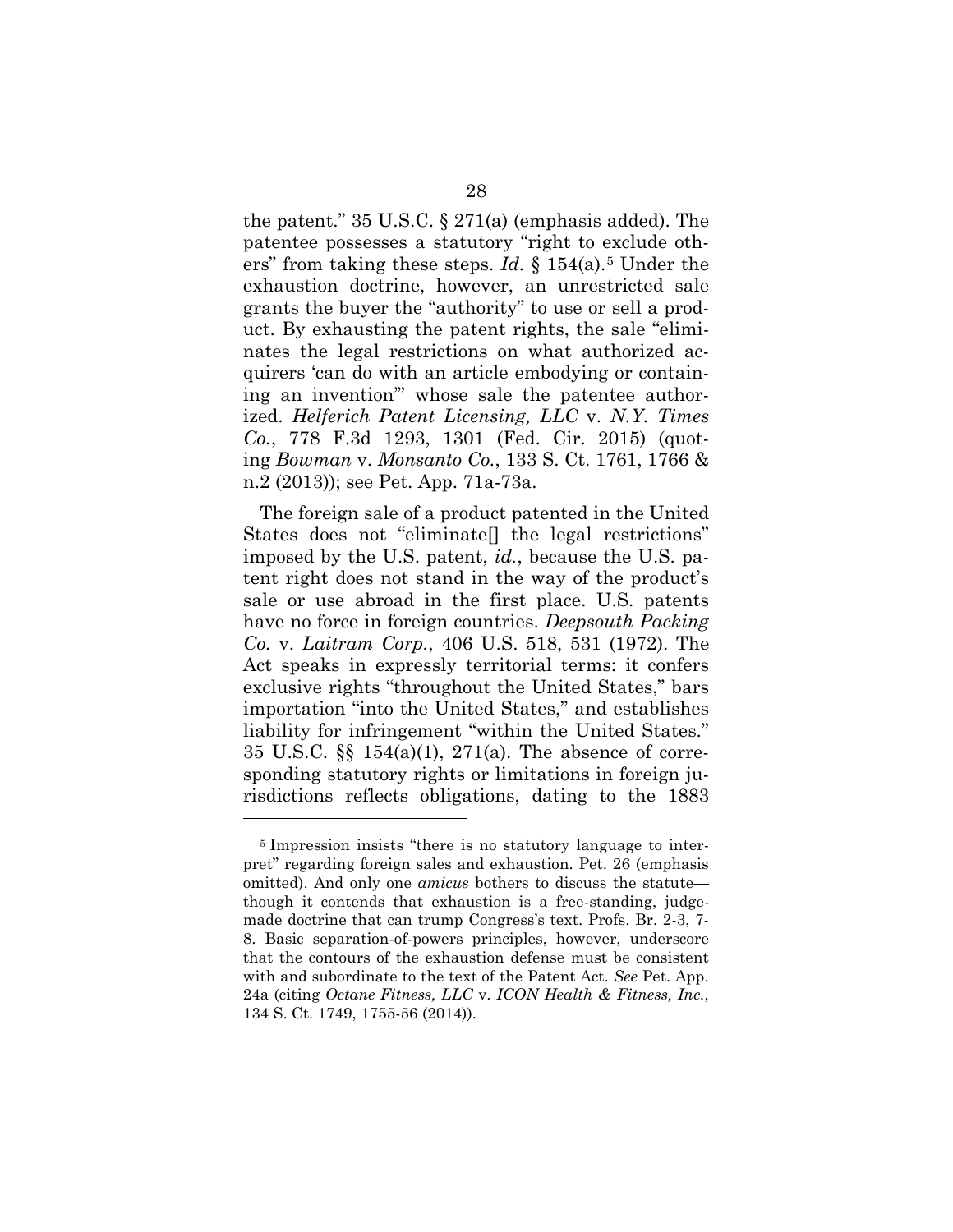Paris Convention, under which the legal force of a patent issued in one country is limited to that country.6 Absent authorization from the patentee, a foreign sale simply does not implicate U.S. patent rights. J. Erstling & F. Struve, *A Framework for Patent Exhaustion from Foreign Sales*, 25 Fordham Intell. Prop. Media & Ent. L.J. 499, 525 (2015) ("because U.S. patent law has no effect outside U.S. territory, the buyer in a foreign jurisdiction can already make, use, sell, and offer for sale the invention claimed in the U.S. patent without the need for any permission from the U.S. patent holder.") (footnote omitted).

The price a patentee receives for a foreign sale is compensation for lifting any applicable foreign restrictions. The reward available under the Patent Act, meanwhile, "gives patentees the reward available from American markets." Pet. App. 76a; *id.* ("A patentee cannot reasonably be treated as receiving that reward from sales in foreign markets, and exhaustion has long been keyed to the idea that the patentee has received its U.S. reward."). Given the vastly different nature of patent grants and enforcement in different countries and markets, the value conferred on patented inventions by foreign laws may vary greatly from the value of that protection in the United States. *Id.* at 78a-79a (citing U.S. Br. 15-16); *id.* at 134a ("the country-to-country differences in pa-

 $\overline{a}$ 

<sup>6</sup> Paris Convention for the Protection of Industrial Property, art. 4*bis* (Mar. 20, 1883) ("Independence of Patents Obtained for the Same Invention in Different Countries: Patents applied for in the various countries of the Union … shall be independent of patents obtained for the same invention in other countries…."); *Voda* v. *Cordis Corp.*, 476 F.3d 887, 898-99 (Fed. Cir. 2007) (Paris Convention "clearly expresses the independence of each country's sovereign patent systems and their systems for adjudicating those patents.").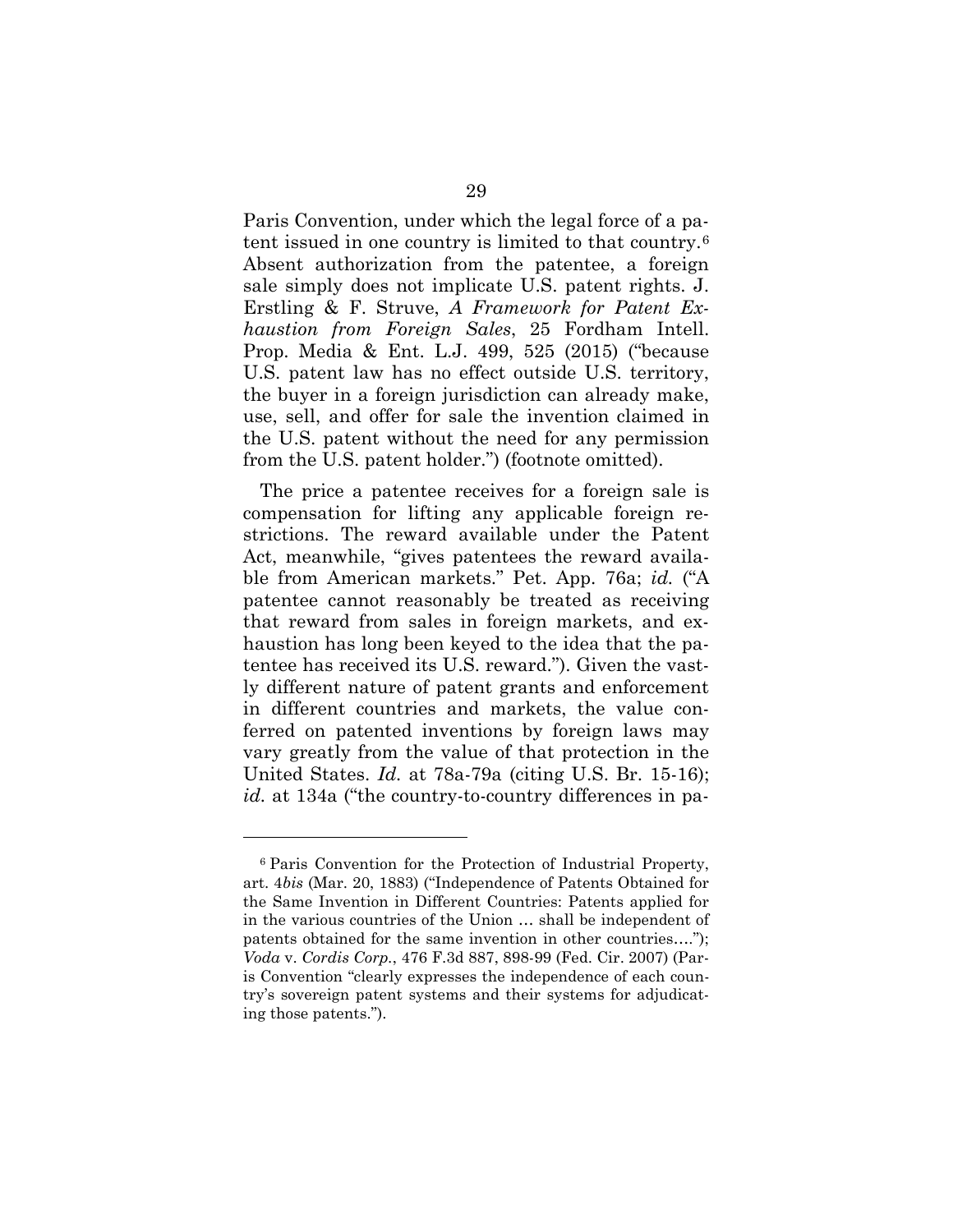tent laws, and the different economic choices patentees must make as a result, suggest that patentees should be able to reserve their U.S. patent rights when making or authorizing foreign sales") (Dyk, J., dissenting). Yet Impression and its *amici* would throw off this longstanding rule and require every sale anywhere in the world to convey—and include compensation for—U.S. patent rights. Effectively requiring patentees to price the value of U.S. patent rights into every foreign sale would dramatically intrude on the authority of other nations to balance innovation and access in a manner tailored to their own markets.

No principle of U.S. patent law or any patent treaty requires such a disregard of national boundaries in favor of a single worldwide market in which foreign purchasers would be forced to pay for U.S. rights they may not want. And Impression has garnered no judicial or governmental support for its extreme position that any sale anywhere always exhausts U.S. patent rights. See Pet. App. 127a (collecting cases in which "the authorized foreign seller clearly reserved U.S. rights, [and] there was no exhaustion.") (Dyk, J., dissenting); *id.* at 158a (because "the patent exhaustion doctrine is territorial," it applies only if "the authorized first sale … occurred in the United States") (Barrett, J., S.D. Ohio); U.S. En Banc Br. 14 ("patent law is territorial and … sales consummated under foreign law do not necessarily convey rights under United States patent laws"). The majority, dissent, district court, and government position below all accept that foreign sales *may* extinguish U.S. patent rights; the question is simply the way in which that authority is manifested. Impression tries to bootstrap the government's rejection of its position into a basis for review, Pet. 32, but that disagreement is not presented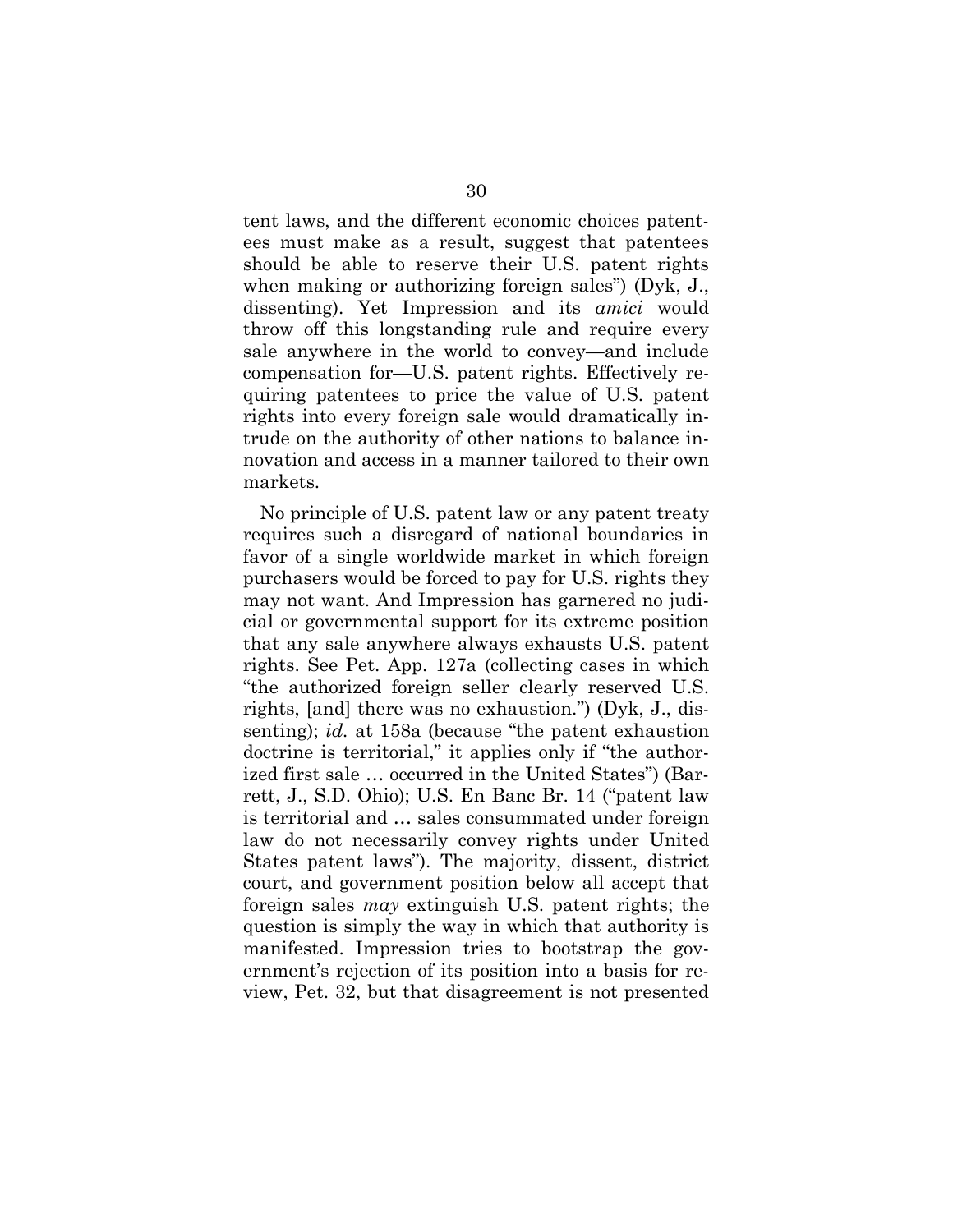in this petition, which merely advances Impression's own idiosyncratic view of automatic worldwide exhaustion.<sup>7</sup>

# **C. The Court Of Appeals' Decision Threatens No Confusion Or Disruption Warranting This Court's Intervention.**

1. Despite the protests of Impression and its *amici*, the ruling below signals no confusion and no realistic prospect of confusion in the application of the Patent Act to foreign transactions. The thorough and consistent treatment of this question in the court of appeals—at least since *Jazz Photo* issued in 2001, and likely much earlier—means no patentee or purchaser would reasonably assume that *all* foreign sales exhaust U.S. patents. The sirens sounded by *amici* eager to avoid U.S. patent protections fail to resonate where the court merely affirmed existing precedent.<sup>8</sup>

To the extent these policy objections have any purchase, moreover, they are better directed to Congress. The economic, trade, and foreign policy consequences

 $\overline{a}$ 

<sup>7</sup> The pronouncements of the political branches outside litigation are fully consistent with the decision below. Congress amended the Patent Act to give patentees authority to bar importation of a patented invention into the United States, 35 U.S.C.  $\S$  154(a)(1), 271. And the Executive Branch has consistently opposed automatic international exhaustion in multilateral trade negotiations and bilateral trade treaties, see Pet. App. 86a-88a.

<sup>8</sup> Litigants have invited this Court to review the rule of *Boesch* and *Jazz Photo* several times, but this Court has consistently declined. *See Benun* v. *Fujifilm Corp.*, 131 S. Ct. 829 (2010); *Jazz Photo Corp.* v. *ITC*, 536 U.S. 950 (2002). After deciding *Kirstaeng*, the Court declined even to vacate and remand *Ninestar Tech.* v. *ITC*, which had applied *Jazz Photo* to resolve a question of international patent exhaustion. 133 S. Ct. 1656 (2013).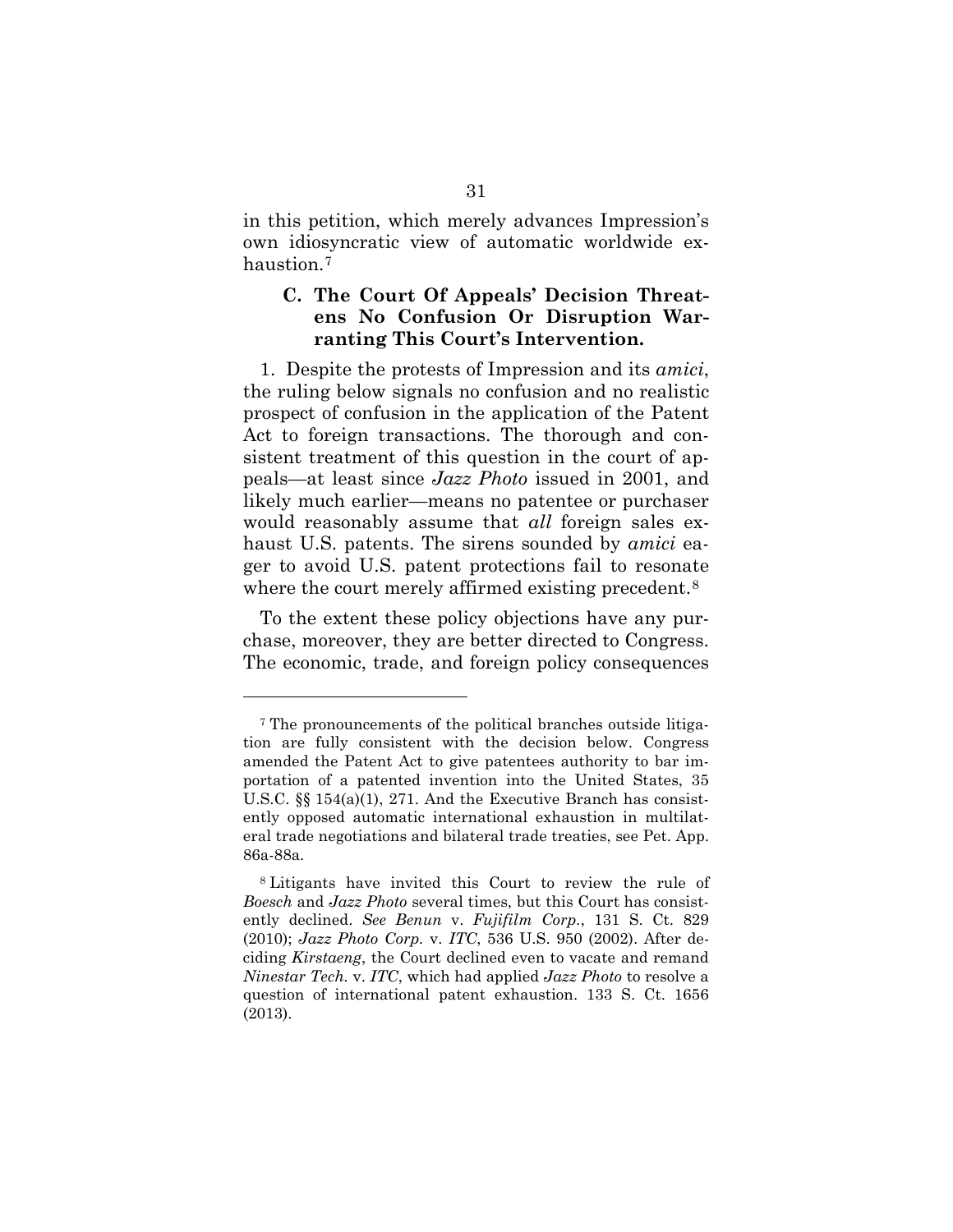of a worldwide-exhaustion regime would be vast and largely unknowable. The concerns for market segmentation acknowledged by *Kirtsaeng* in the copyright context would only be magnified where lifesaving drugs and critical technology, rather than books and artwork, are at stake. Pet. App. 100a-101a. It is of course possible that a different regime could benefit specific manufacturers, trading partners, or consumer groups. Picking the winners and losers, however, is a task for which Congress is better equipped than the courts. See, *e.g.*, Sandisk Br. 16- 17.

2. In any event, the facts and claims at issue in this case preclude consideration of the policy objections voiced most forcefully by Impression and its *amici*. Concerns of innocent infringement, the court below recognized, are a function of the strict-liability regime established by the Patent Act. And those concerns are properly viewed under the rubric of an implied (or express) license, rather than the exhaustion defense—a point the decision below (and this Court's decision in *Quanta*) took great pains to emphasize. See, *e.g.*, Pet. App. 73a, 90a, 98a. In this case, however, "Impression did not press any implied-license defense," *id.* at 63a, making this a poor vehicle to consider the practical effects of cross-border sales and licensing.

In addition, express licenses facilitate international commerce in a way that is untroubled by the decision below. Many international businesses—including *amici* in this case, *e.g.*, Costco Br. 6; Sandisk Br. 17 can protect their supply chains and intellectual property through the contracts, licenses, warranties, indemnification, and insurance that already characterize their cross-border transactions. Indeed, the supposed burden of tracing the provenance of patented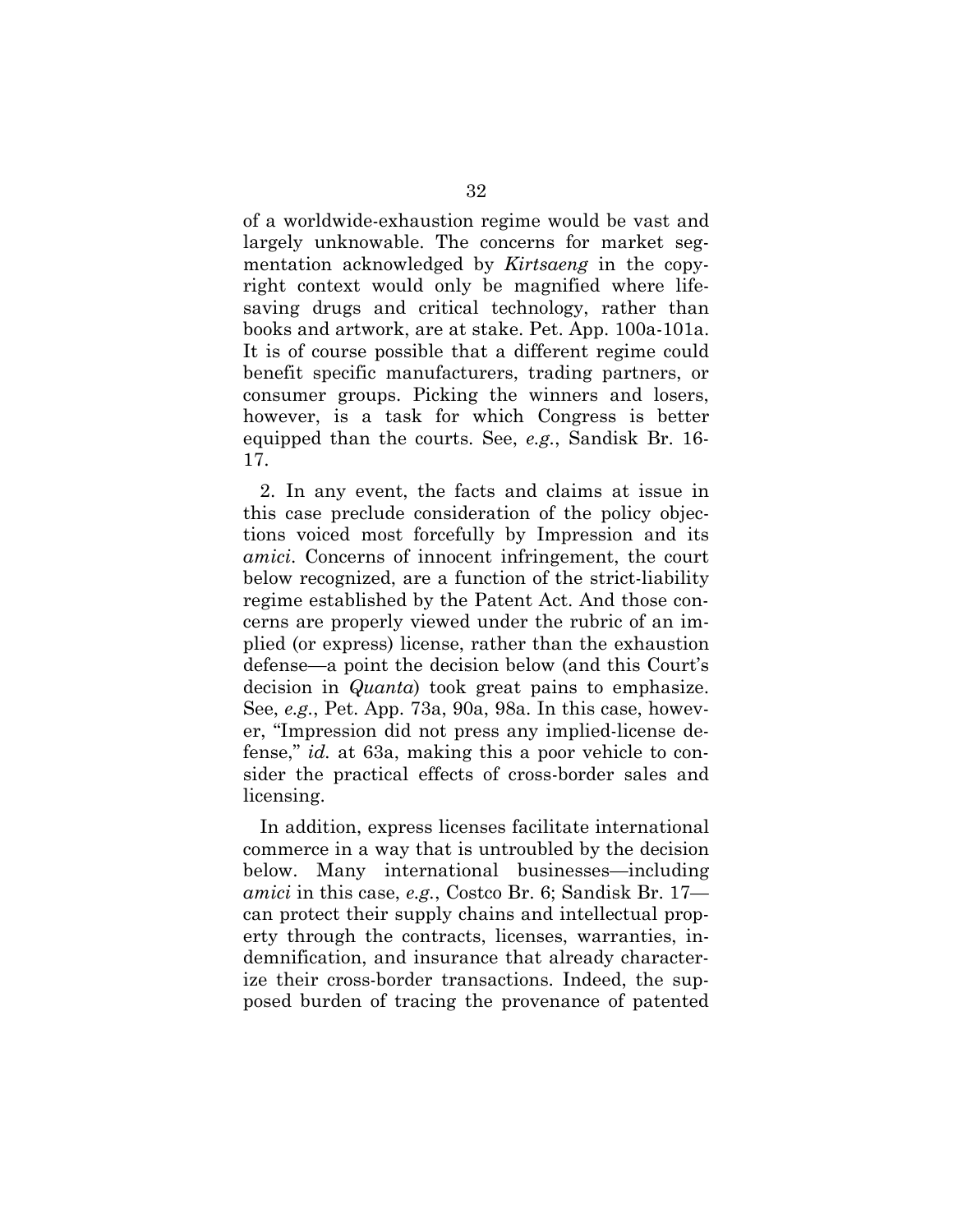components in products sourced abroad, Costco Br. 3, 6-7, does not stem from exhaustion law; there is no dispute that, regardless of the first sale of the complete product, a purchaser must assure itself that each component was acquired from a seller with authority to transfer any applicable patent rights in order to avoid infringement liability, *id.* at 23-24. To the extent the ruling below affects such tracing concerns, or the efficacy of express or implied licenses, those issues should be addressed in a case in which they are actually presented.